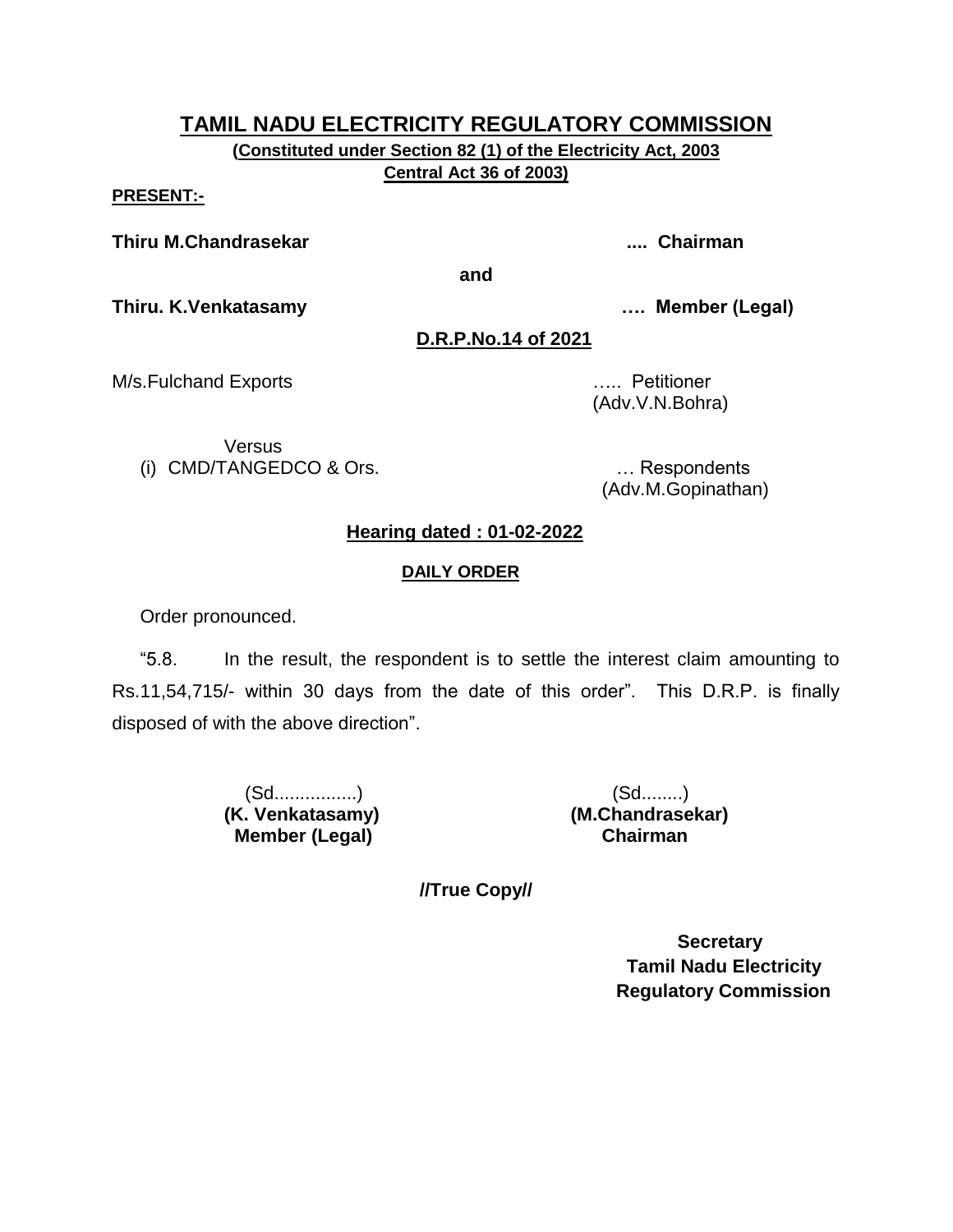**(Constituted under Section 82 (1) of the Electricity Act, 2003 Central Act 36 of 2003)**

#### **PRESENT:-**

**Thiru M.Chandrasekar .... Chairman**

**and**

**Thiru. K.Venkatasamy …. Member (Legal)**

**D.R.P.No.15 of 2021**

M/s.Kandoi Clean Energy ….. Petitioner

Versus (i) CMD/TANGEDCO & Ors. … Respondents

(Adv.V.N.Bohra)

(Adv.M.Gopinathan)

# **Hearing dated : 01-02-2022**

## **DAILY ORDER**

Order pronounced.

"5.8. In the result, the respondent is to settle the interest claim amounting to Rs.21,00,882/- within 30 days from the date of this order. This D.R.P. is finally disposed of with the above direction".

> (Sd................) (Sd........) **(K. Venkatasamy) (M.Chandrasekar) Member (Legal) Chairman**

**//True Copy//**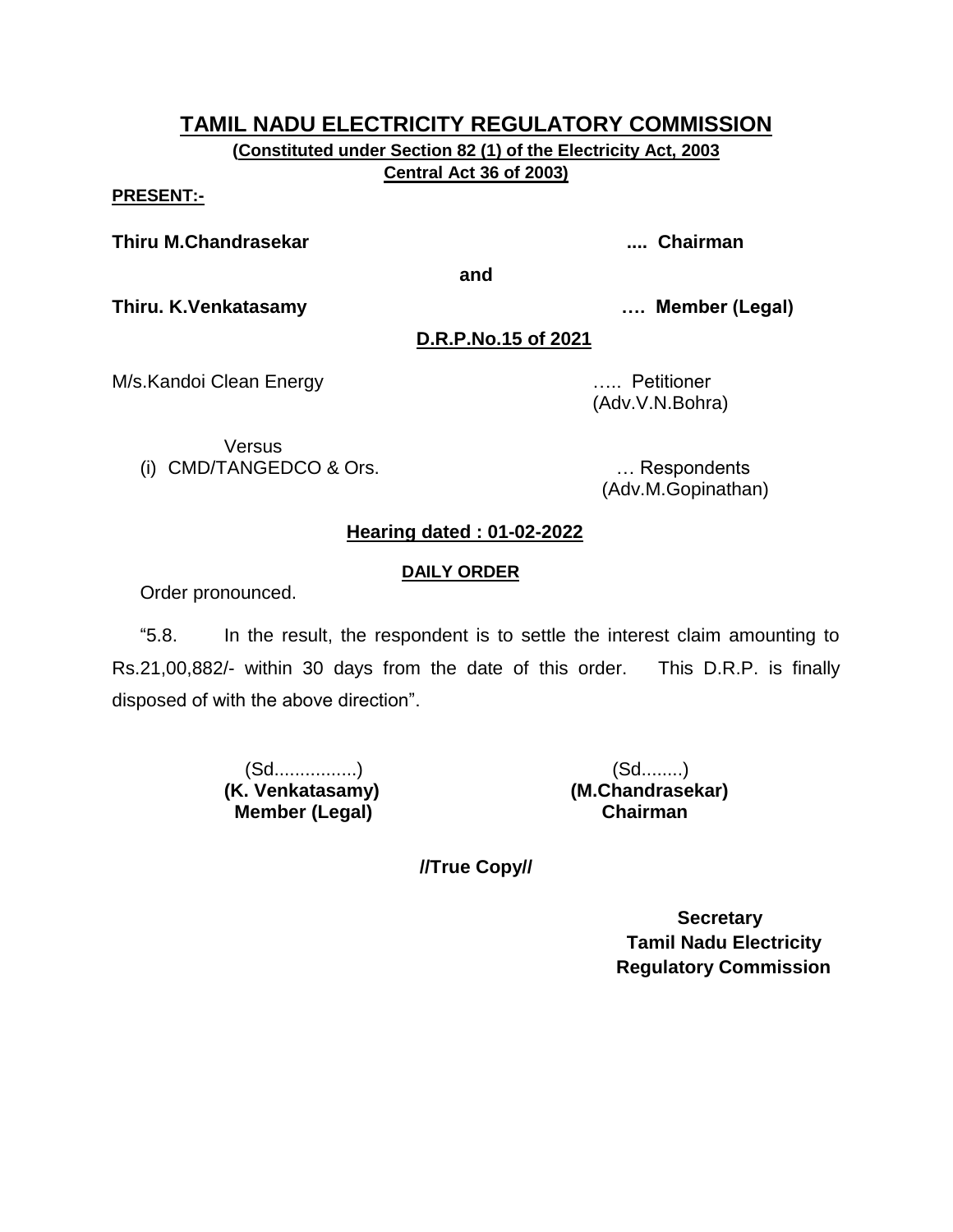**(Constituted under Section 82 (1) of the Electricity Act, 2003 Central Act 36 of 2003)**

**PRESENT:-**

**Thiru M.Chandrasekar .... Chairman**

**Thiru. K.Venkatasamy …. Member (Legal)**

**Thiru. R.Jarard Kishore …. Member** 

# **D.R.P.No.3 of 2022**

M/s.OPG Power Generation Pvt. Limited ….. Petitioner

**Versus** (i) CMD/TANGEDCO & Ors. … Respondents

(Adv.M.Gopinathan)

# **Hearing dated : 01-02-2022**

## **DAILY ORDER**

 Thiru.S.R.Rajagopal, Senior Advocate appeared for the petitioner. Thiru.M.Gopinathan, Standing Counsel for TANGEDCO appeared. Brief arguments heard from the petitioner. The counsel for the respondent has sought time for filing counter. Petition admitted. The case is adjourned to 15.02.2022 for filing counter.

(Sd.............) (Sd................) (Sd........)  **(R.Jarard Kishore) (K. Venkatasamy) (M.Chandrasekar) Member (Legal) Chairman Member** 

**//True Copy//**

 **Secretary Tamil Nadu Electricity Regulatory Commission**

(Adv.Tanya Kapoor)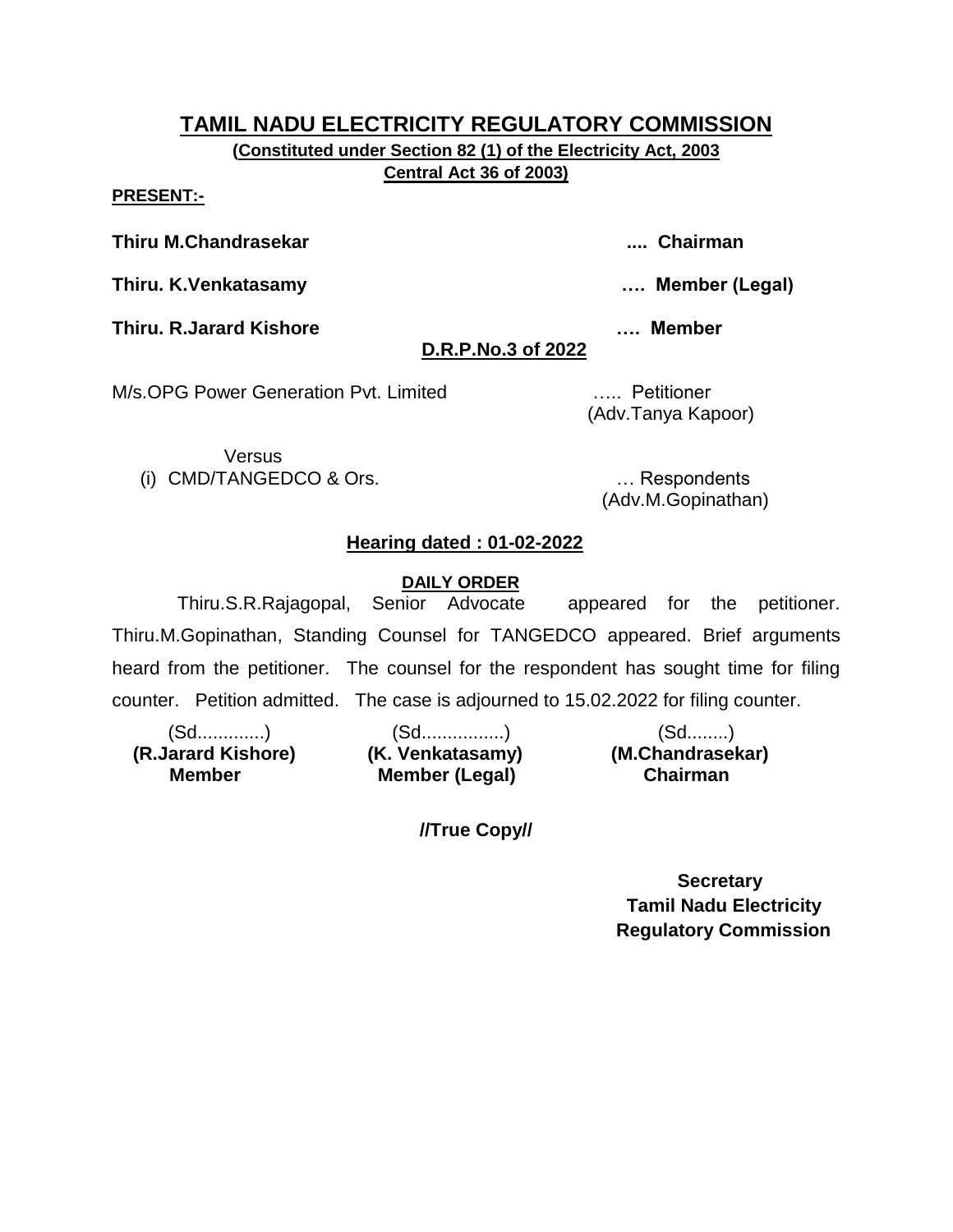**(Constituted under Section 82 (1) of the Electricity Act, 2003 Central Act 36 of 2003)**

**PRESENT:-**

**Thiru M.Chandrasekar .... Chairman**

**Thiru. K.Venkatasamy …. Member (Legal)**

**Thiru. R.Jarard Kishore …. Member** 

# **D.R.P.No.20 of 2021**

M/s.Bhabani Pigments Pvt. Limited …. Petitioner

Versus

(Adv.Rahul Balaji)

TANGEDCO …. Respondent (Adv.M.Gopinathan)

# **Hearing held on 01-02-2022**

# **DAILY ORDER**

Thiru.Rahul Balaji, Advocate appeared for the petitioner. Thiru.M.Gopinathan, Standing Counsel for TANGEDCO appeared and filed counter. The counsel for the petitioner prayed to fix the date for arguments. At the request of the petitioner side, the case is adjourned to 15.02.2022 for arguments.

 **(R.Jarard Kishore) (K. Venkatasamy) (M.Chandrasekar) Member** 

(Sd.............) (Sd................) (Sd........) **Member (Legal) Chairman** 

**//True Copy//**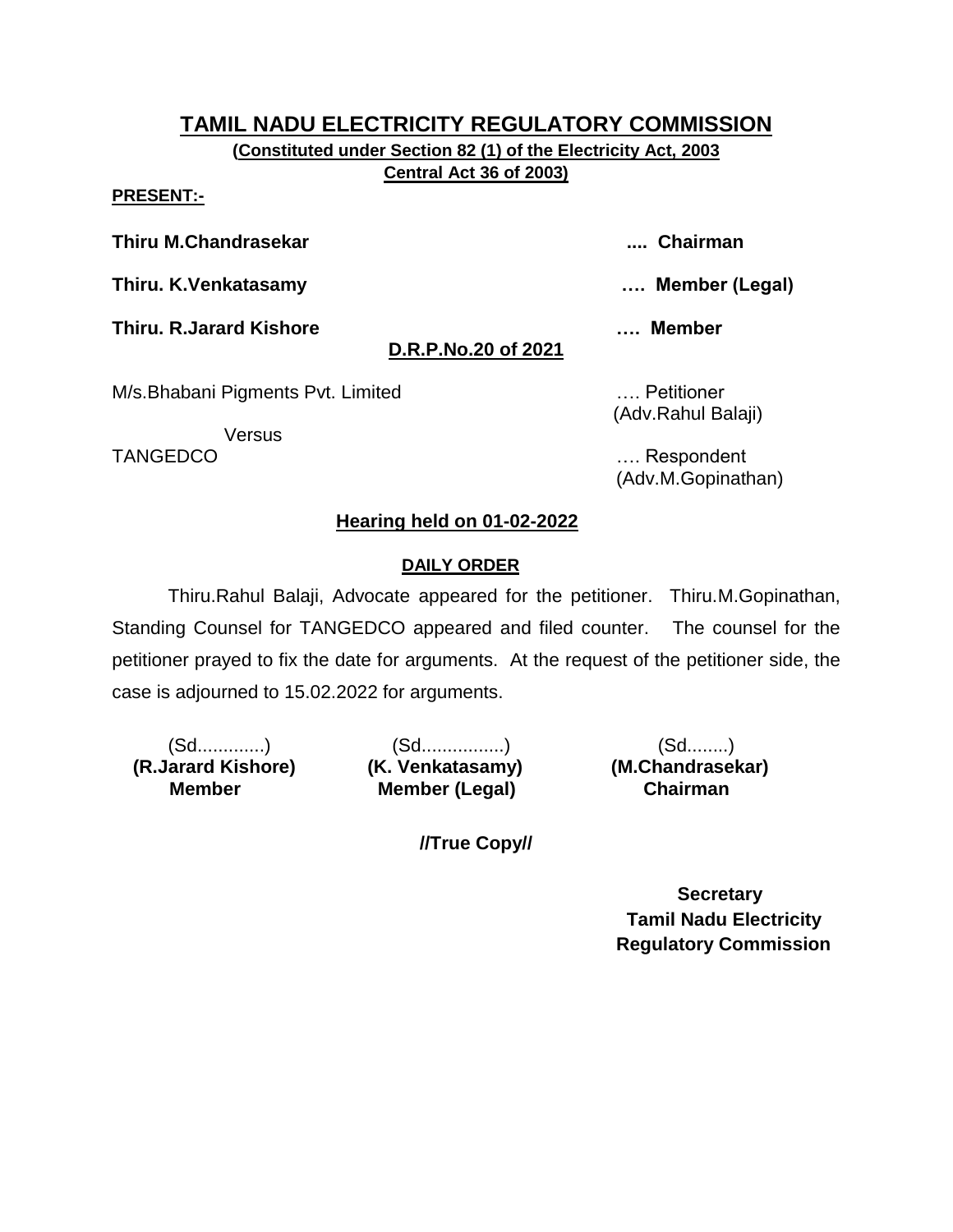**(Constituted under Section 82 (1) of the Electricity Act, 2003 Central Act 36 of 2003)**

#### **PRESENT:-**

**Thiru M.Chandrasekar .... Chairman**

**Thiru. K.Venkatasamy …. Member (Legal)**

**Thiru. R.Jarard Kishore …. Member** 

# **D.R.P.No.1 of 2022**

M/s. Velathal Spinning Mills Pvt. Limited .... Petitioner

Versus

(Adv.R.S.Pandiyaraj )

i) CMD / TANGEDCO & Ors. **Example 20** in the substitution of the second series of the series of the series of the series of the series of the series of the series of the series of the series of the series of the series of (Adv.M.Gopinathan)

# **Hearing held on 01-02-2022**

# **DAILY ORDER**

Thiru.S.P.Parthasarathy, Advocate appeared for the petitioner. Thiru.M.Gopinathan, Standing Counsel for TANGEDCO appeared and sought two weeks time for filing counter. At the request of the respondent side, the case is adjourned to 15.02.2022 for filing counter.

(Sd.............) (Sd................) (Sd........)  **(R.Jarard Kishore) (K. Venkatasamy) (M.Chandrasekar) Member (Legal) Chairman Member** 

**//True Copy//**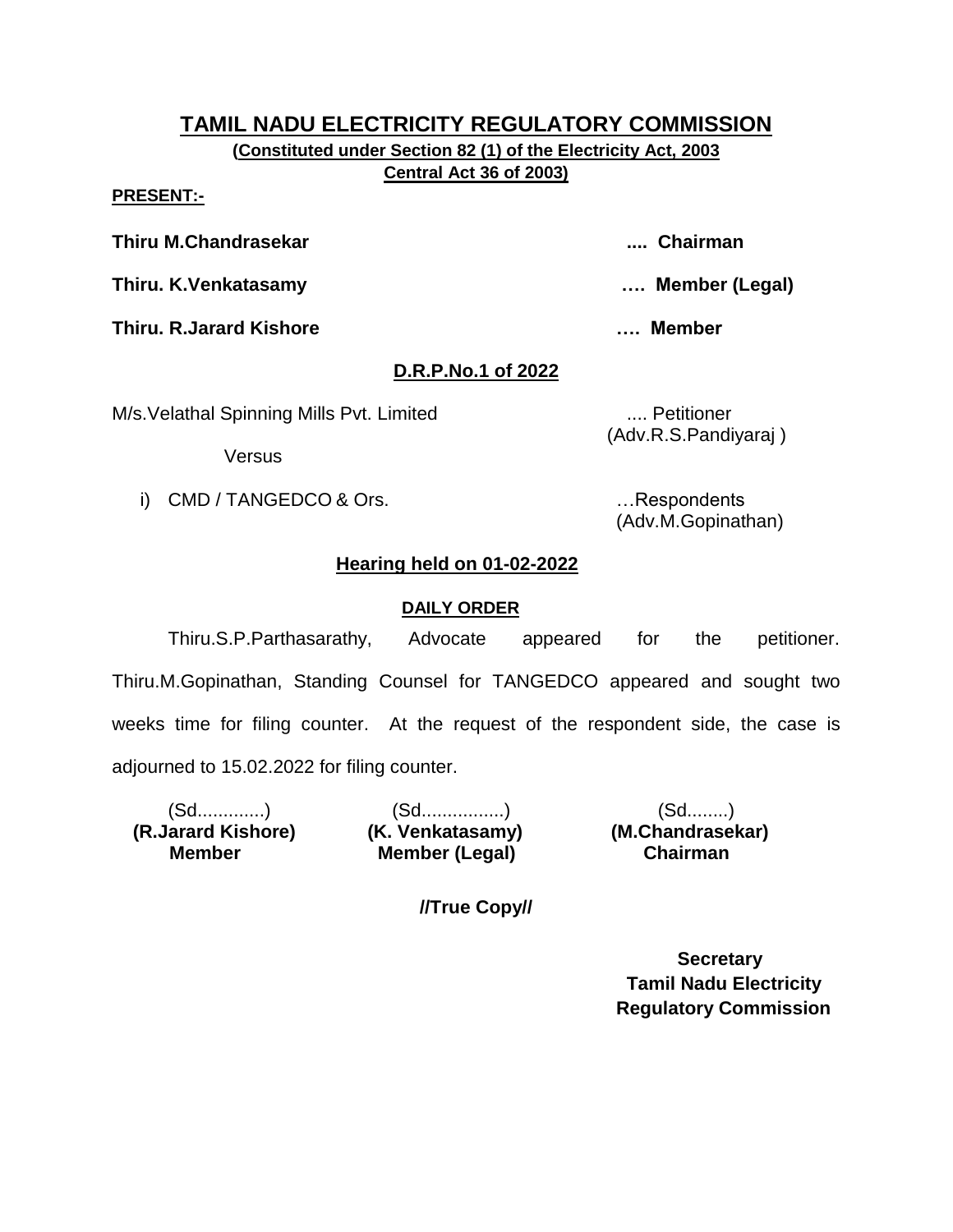**(Constituted under Section 82 (1) of the Electricity Act, 2003 Central Act 36 of 2003)**

#### **PRESENT:-**

**Thiru M.Chandrasekar .... Chairman**

**Thiru. K.Venkatasamy …. Member (Legal)**

**Thiru. R.Jarard Kishore …. Member** 

# **D.R.P.No.17 of 2021**

M/s.Dharani Sugars and Chemicals Limited …. Petitioner

**Versus** CMD/TANGEDCO & Ors. …. Respondents

(Adv.Rahul Balaji)

(Adv.M.Gopinathan)

# **Hearing held on 01-02-2022**

# **DAILY ORDER**

Thiru.Rahul Balaji, Advocate appeared for the petitioner. Thiru.M.Gopinathan, Standing Counsel appeared for TANGEDCO and filed counter. The counsel for the petitioner prayed to fix the date for arguments. At the request of the petitioner side, the case is adjourned to 22.02.2022 for arguments.

 **(R.Jarard Kishore) (K. Venkatasamy) (M.Chandrasekar) Member** 

(Sd.............) (Sd................) (Sd........) **Member (Legal) Chairman** 

**//True Copy//**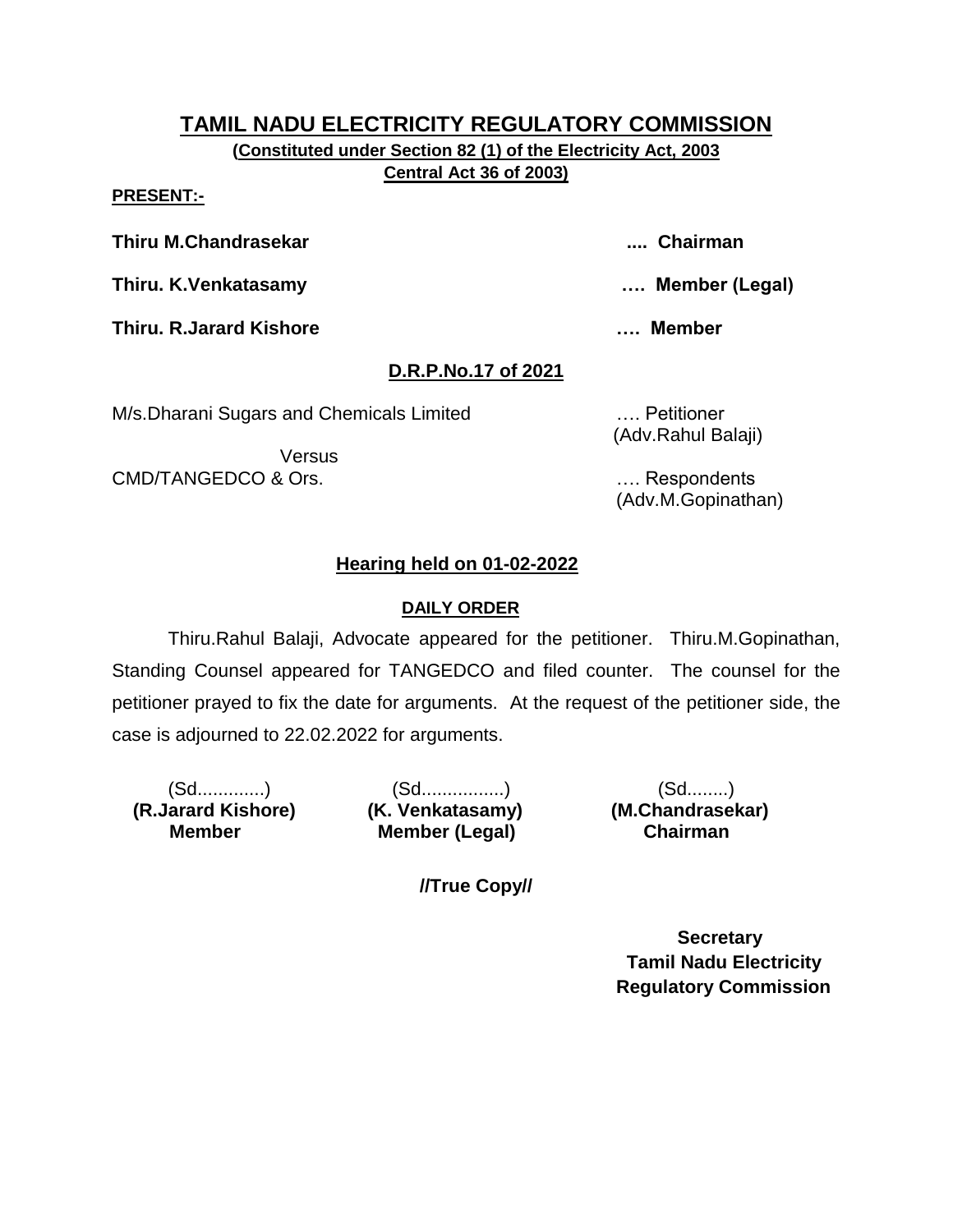**(Constituted under Section 82 (1) of the Electricity Act, 2003 Central Act 36 of 2003)**

**PRESENT:-**

**Thiru M.Chandrasekar .... Chairman**

**Thiru. K.Venkatasamy …. Member (Legal)**

**Thiru. R.Jarard Kishore …. Member** 

# **M.P.No.20 of 2020**

Tamil Nadu Spinning Mills Association (TASMA) .... Petitioner

(Adv. R.S.Pandiyaraj)

Versus

CFC/Revenue, TANGEDCO .....Respondent

(Adv.M.Gopinathan)

# **Hearing held on 01-02-2022**

## **DAILY ORDER**

Thiru.S.P.Parthasarathy, Advocate appeared for the petitioner. Thiru.M.Gopinathan, Standing Counsel for TANGEDCO appeared. Arguments of both side heard. Meanwhile, Commission directed the petitioner to furnish the list of applicants to whom the refund has not been made so far within 15 days and also to serve the same on TANGEDCO before filing. Order reserved

 **(R.Jarard Kishore) (K. Venkatasamy) (M.Chandrasekar) Member** 

(Sd.............) (Sd................) (Sd........) **Member (Legal) Chairman** 

**//True Copy//**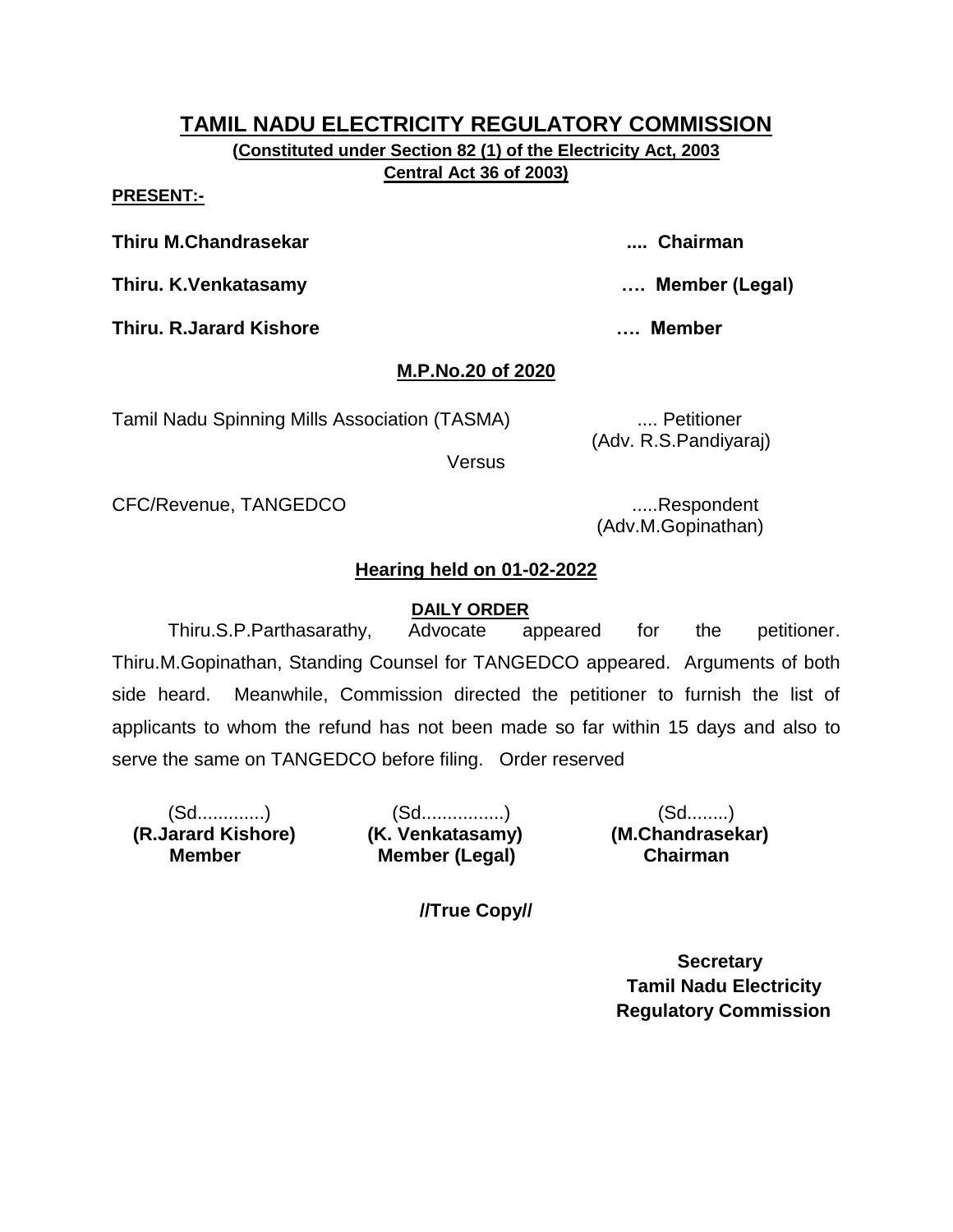**(Constituted under Section 82 (1) of the Electricity Act, 2003 Central Act 36 of 2003)**

#### **PRESENT:-**

**Thiru M.Chandrasekar .... Chairman**

**Thiru. K.Venkatasamy …. Member (Legal)**

**Thiru. R.Jarard Kishore …. Member** 

**M.P. No.12 of 2021**

TANTRANSCO ….. Petitioner

(Adv. V.Anil Kumar)

….. Impleading Petitioner (Adv.Rahul Balaji on behalf of Tamil Nadu Power Producers' Assn.)

## **Hearing dated : 01-02-2022**

### **DAILY ORDER**

Thiru.V.Anil Kumar, Advocate appeared for the petitioner. Thiru.Rahul Balaji, Advocate appeared for Tamil Nadu Power Producers' Association (TNPPA) as Impleading Petitioner. Arguments of the both side heard. Order reserved.

 **(R.Jarard Kishore) (K. Venkatasamy) (M.Chandrasekar) Member** 

(Sd.............) (Sd................) (Sd........) **Member (Legal) Chairman** 

**//True Copy//**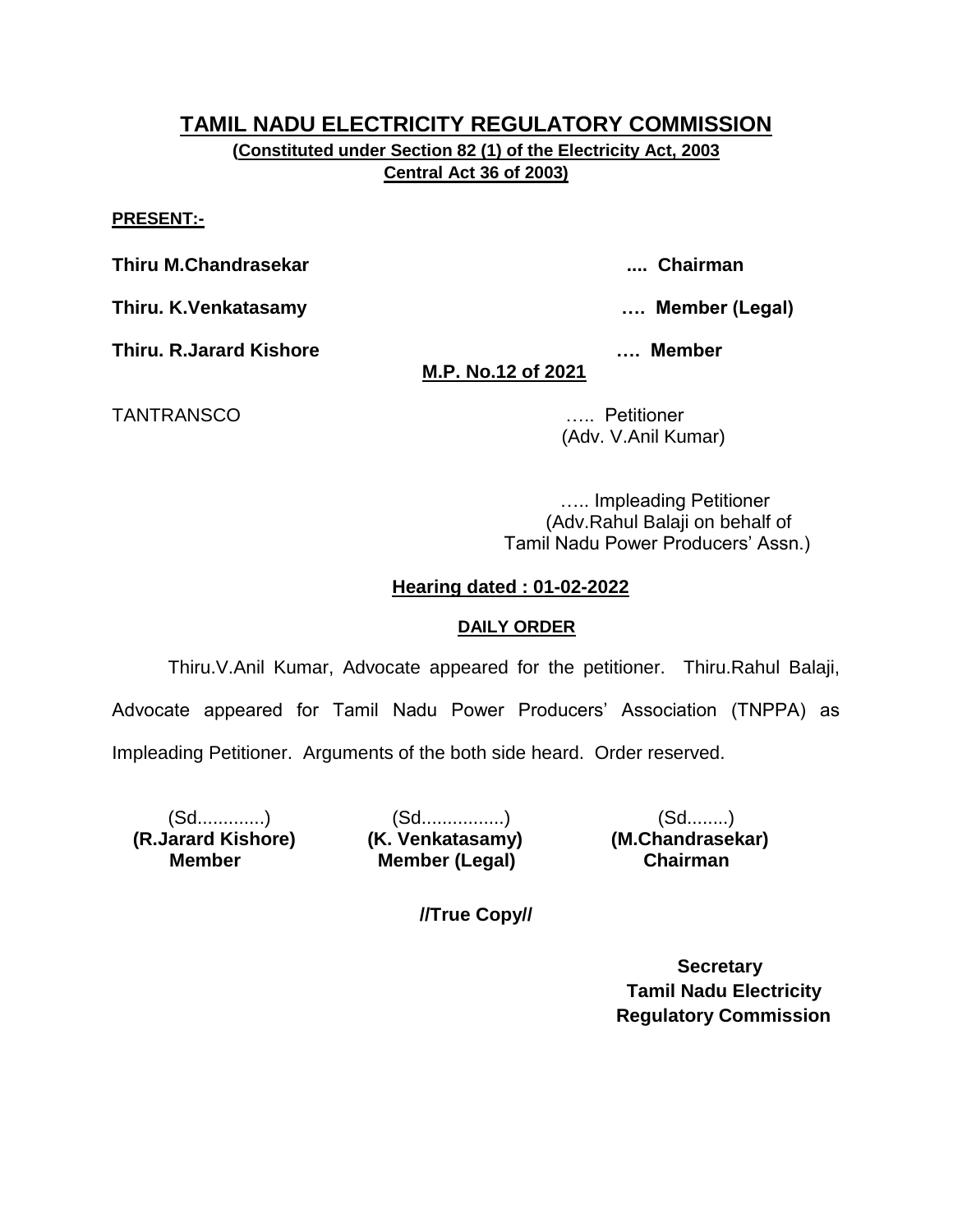**(Constituted under Section 82 (1) of the Electricity Act, 2003 Central Act 36 of 2003)**

#### **PRESENT:-**

**Thiru M.Chandrasekar .... Chairman**

**Thiru. K.Venkatasamy …. Member (Legal)**

**Thiru. R.Jarard Kishore …. Member** 

## **M.P.No.27 of 2021**

CE/NCES, TANGEDCO …. Petitioner

(Adv.M.Gopinathan)

## **Hearing held on 01-02-2022**

### **DAILY ORDER**

Thiru.M.Gopinathan, Standing Counsel for TANGEDCO appeared and sought 2 weeks time for furnishing report after meeting with the consultants. The Commission directed the respondent to have proper meeting with the consultants and furnish the details to the consultants during the meeting and report to the Commission. The case is adjourned to 22.02.2022 for further hearing.

 **(R.Jarard Kishore) (K. Venkatasamy) (M.Chandrasekar) Member** 

(Sd.............) (Sd................) (Sd........) **Member (Legal) Chairman** 

**//True Copy//**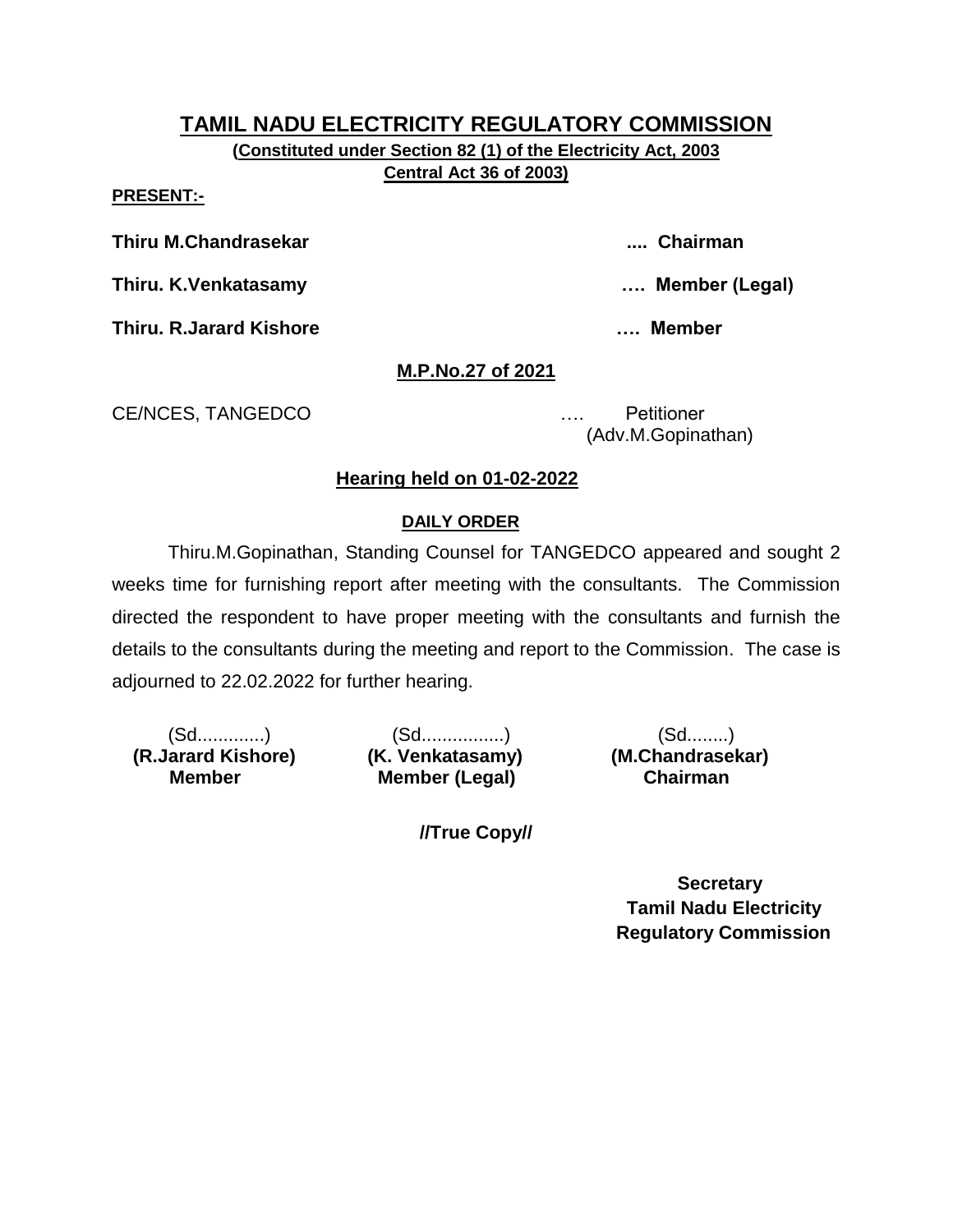**(Constituted under Section 82 (1) of the Electricity Act, 2003 Central Act 36 of 2003)**

#### **PRESENT:-**

**Thiru M.Chandrasekar .... Chairman**

**Thiru. K.Venkatasamy …. Member (Legal)**

**Thiru. R.Jarard Kishore …. Member** 

# **M.P. No.48 of 2021**

CE/PPP, TANGEDCO ….. Petitioner

(Adv. M.Gopinathan)

# **Hearing dated : 01-02-2022**

 **DAILY ORDER**

Thiru.M.Gopinathan, Standing Counsel for TANGEDCO appeared and sought

short adjournment. The case is adjourned to 15.02.2022 for filing affidavit and for

further hearing.

 **(R.Jarard Kishore) (K. Venkatasamy) (M.Chandrasekar) Member** 

(Sd.............) (Sd................) (Sd........) **Member (Legal) Chairman** 

**//True Copy//**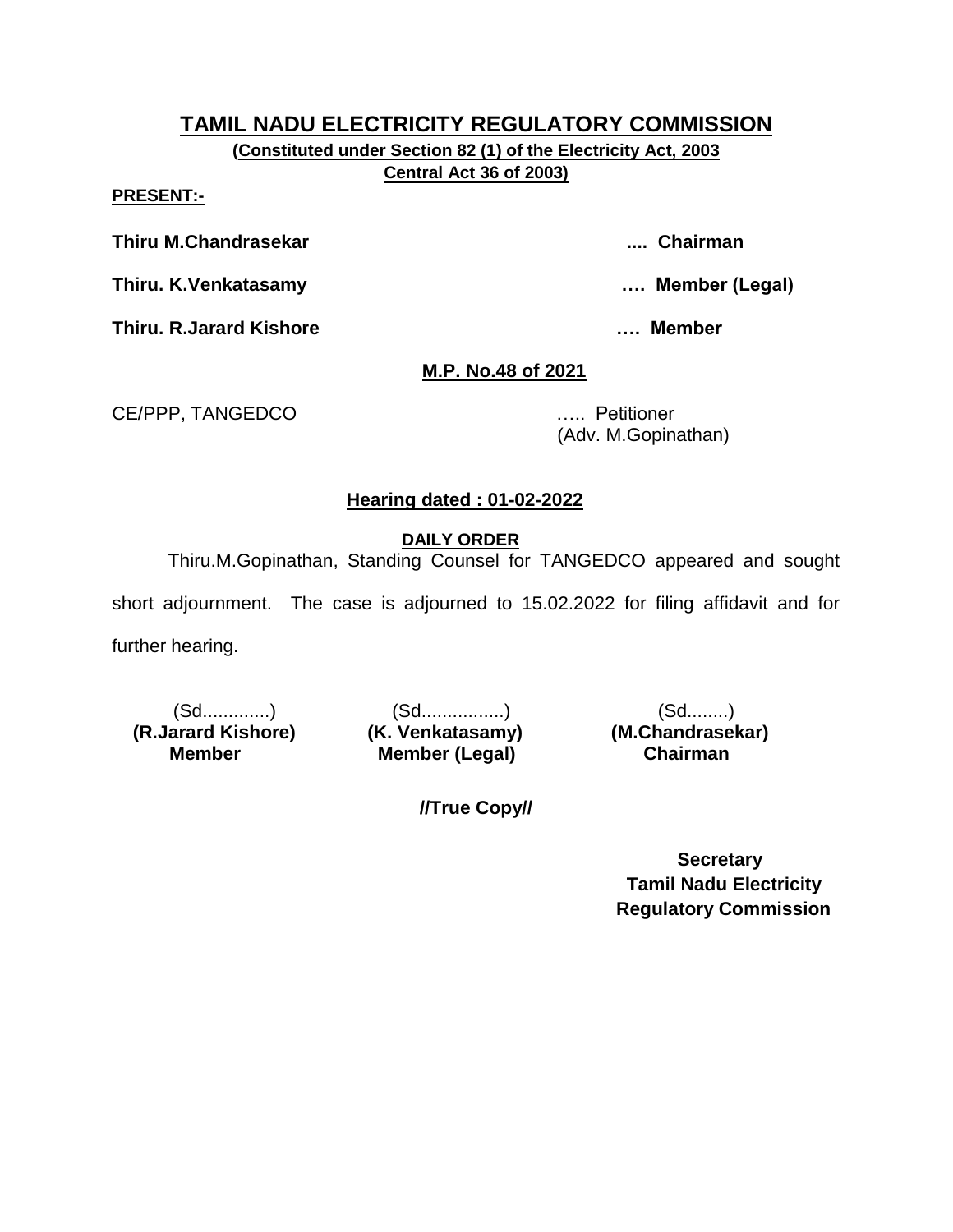**(Constituted under Section 82 (1) of the Electricity Act, 2003 Central Act 36 of 2003)**

#### **PRESENT:-**

**Thiru M.Chandrasekar .... Chairman**

**Thiru. K.Venkatasamy …. Member (Legal)**

**Thiru. R.Jarard Kishore …. Member** 

# **D.R.P.No.9 of 2016**

M/s. Vijayalakshmi Marketing Pvt. Limited .... Petitioner

Versus

TANGEDCO & Ors. .... Respondents

(Adv.R.S.Pandiyaraj)

( Adv. M.Gopinathan)

# **Hearing held on 01.02.2022**

# **DAILY ORDER**

Thiru.S.P.Parthasarathy, Advocate appeared for the petitioner and sought time for arguments. Thiru.M.Gopinathan, Standing Counsel for TANGEDCO appeared. At the request of the petitioner side, the case is adjourned to 15.02.2022 for arguments.

 **(R.Jarard Kishore) (K. Venkatasamy) (M.Chandrasekar) Member** 

(Sd.............) (Sd................) (Sd........) **Member (Legal) Chairman** 

**//True Copy//**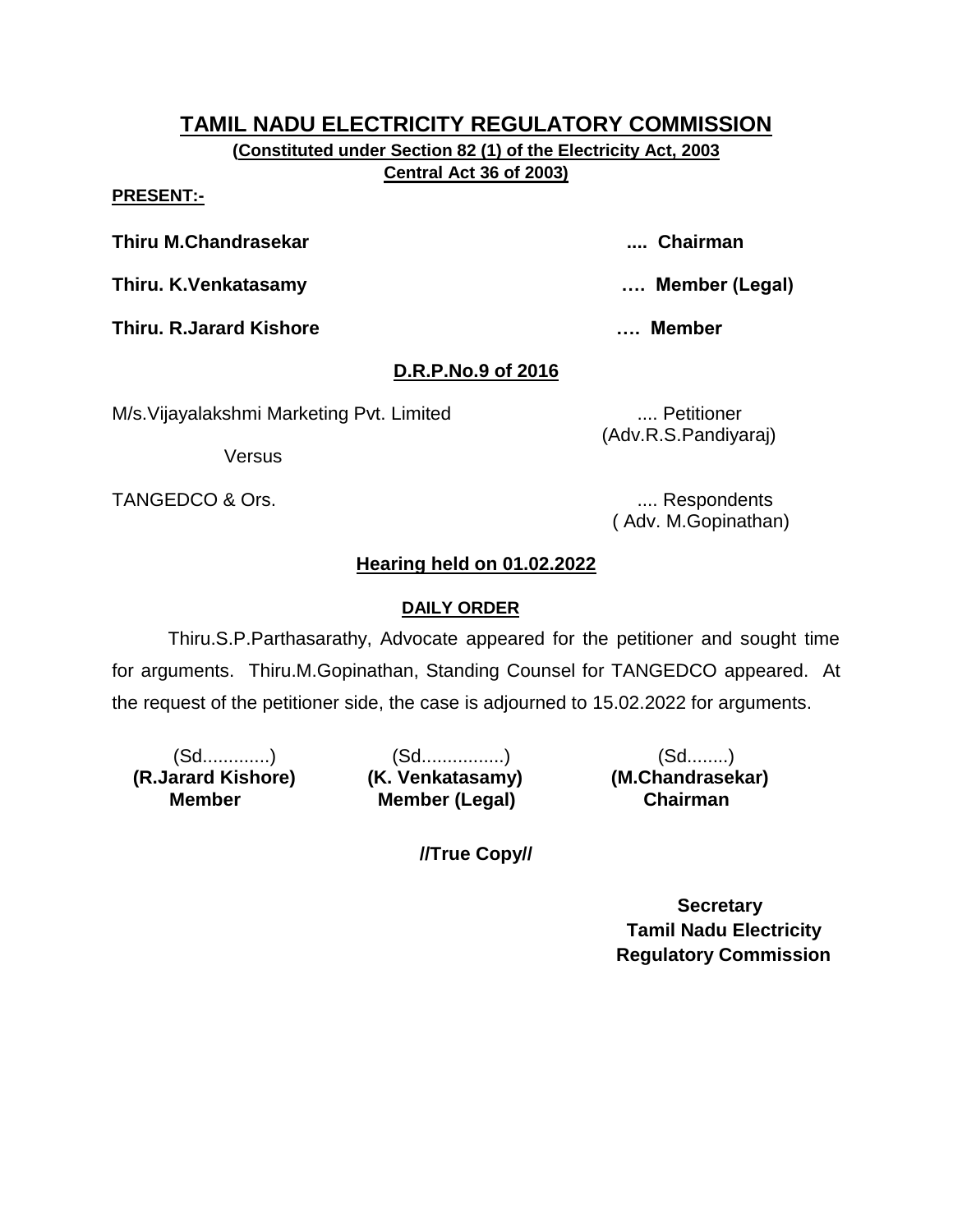**(Constituted under Section 82 (1) of the Electricity Act, 2003 Central Act 36 of 2003)**

**PRESENT:-**

**Thiru M.Chandrasekar .... Chairman**

**Thiru. K.Venkatasamy …. Member (Legal)**

**Thiru. R.Jarard Kishore …. Member** 

# **D.R.P.No.11 of 2016**

M/s.Orchid Pharma Limited **....** No. 2016 11: No. 2016

**Versus** 

TANGEDCO & Ors. .... Respondents

(Adv.R.S.Pandiyaraj)

( Adv. M.Gopinathan)

# **Hearing held on 01.02.2022**

# **DAILY ORDER**

Thiru.S.P.Parthasarathy, Advocate appeared for the petitioner and sought time for arguments. Thiru.M.Gopinathan, Standing Counsel for TANGEDCO appeared. At the request of the petitioner side, the case is adjourned to 15.02.2022 for arguments.

 **(R.Jarard Kishore) (K. Venkatasamy) (M.Chandrasekar) Member** 

(Sd.............) (Sd................) (Sd........) **Member (Legal) Chairman** 

**//True Copy//**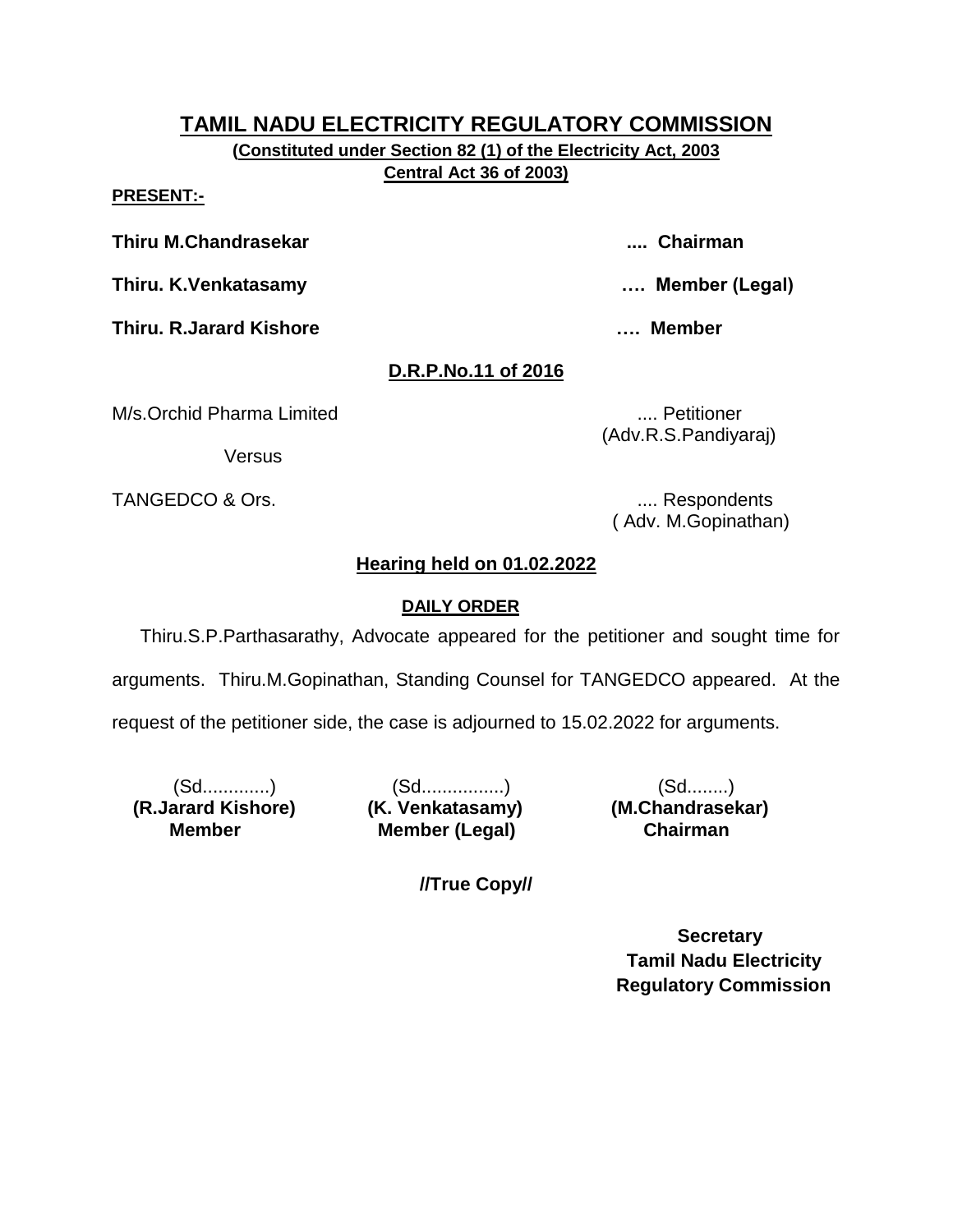**(Constituted under Section 82 (1) of the Electricity Act, 2003 Central Act 36 of 2003)**

#### **PRESENT:-**

**Thiru M.Chandrasekar .... Chairman**

**Thiru. K.Venkatasamy …. Member (Legal)**

**Thiru. R.Jarard Kishore …. Member** 

## **D.R.P.No.2 of 2018**

M/s.The Ramco Cements Limited .... Petitioner

**Versus** 

TANGEDCO & Ors. .... Respondents

( Adv. M.Gopinathan)

## **Hearing held on 01-02-2022**

### **DAILY ORDER**

Thiru.Rahul Balaji, Advocate appeared for the petitioner. Thiru.M.Gopinathan, Standing Counsel for TANGEDCO appeared. Arguments of the both side heard. Written submissions to be filed by the both parties, if any, within 15 days. Order reserved.

 **(R.Jarard Kishore) (K. Venkatasamy) (M.Chandrasekar) Member** 

(Sd.............) (Sd................) (Sd........) **Member (Legal) Chairman** 

**//True Copy//**

 **Secretary Tamil Nadu Electricity Regulatory Commission**

(Adv.Rahul Balaji)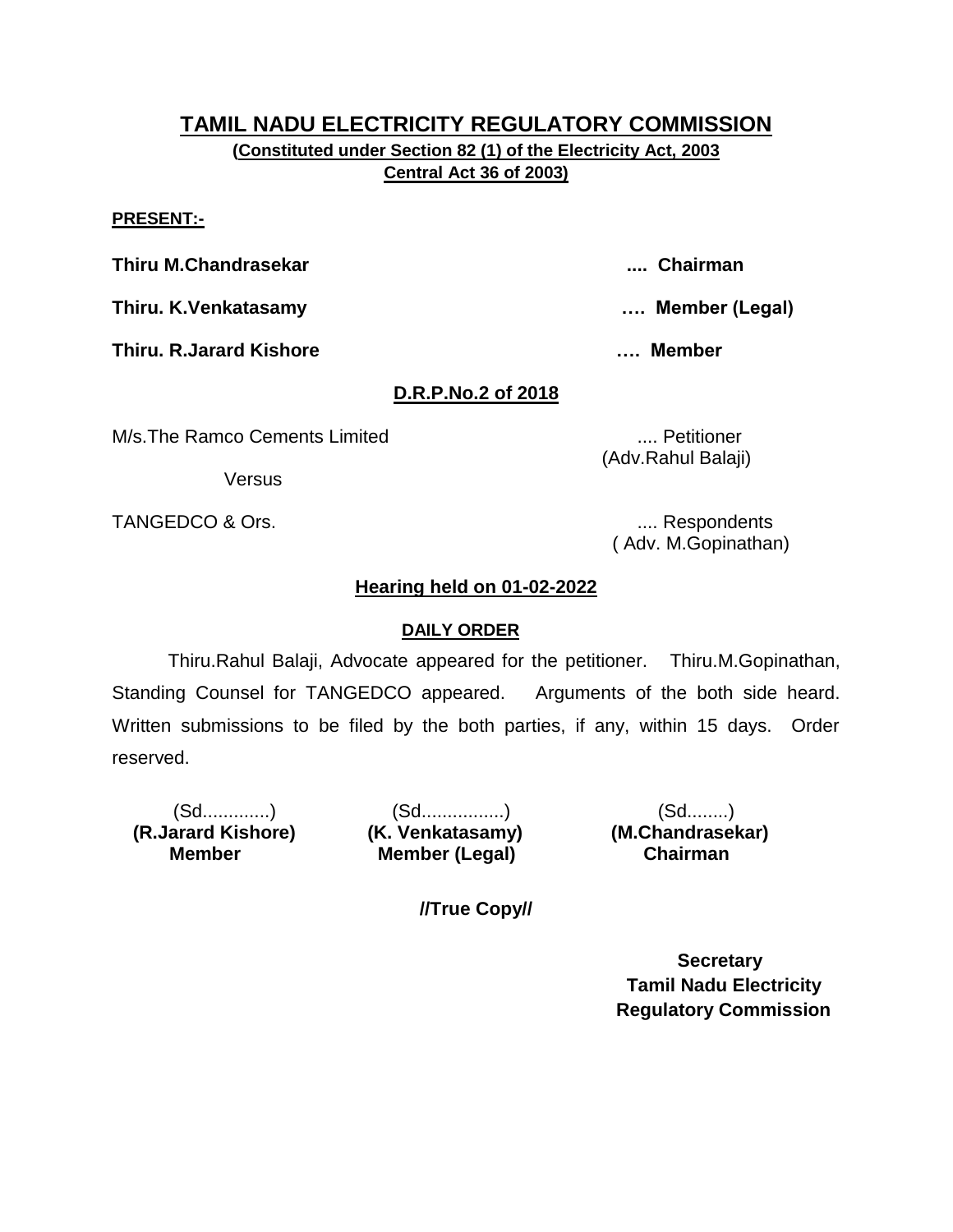**(Constituted under Section 82 (1) of the Electricity Act, 2003 Central Act 36 of 2003)**

#### **PRESENT:-**

**Thiru M.Chandrasekar .... Chairman**

**Thiru. K.Venkatasamy …. Member (Legal)**

**Thiru. R.Jarard Kishore …. Member** 

# **D.R.P.No.3 of 2018**

M/s.The Ramco Cements Limited .... Petitioner

**Versus** 

TANGEDCO & Ors. .... Respondents

( Adv. M.Gopinathan)

## **Hearing held on 01.02.2022**

### **DAILY ORDER**

Thiru.Rahul Balaji, Advocate appeared for the petitioner. Thiru.M.Gopinathan, Standing Counsel for TANGEDCO appeared. Arguments of the both side heard. Written submissions to be filed by the both parties, if any, within 15 days. Order reserved.

 **(R.Jarard Kishore) (K. Venkatasamy) (M.Chandrasekar) Member** 

(Sd.............) (Sd................) (Sd........) **Member (Legal) Chairman** 

**//True Copy//**

 **Secretary Tamil Nadu Electricity Regulatory Commission**

(Adv.Rahul Balaji)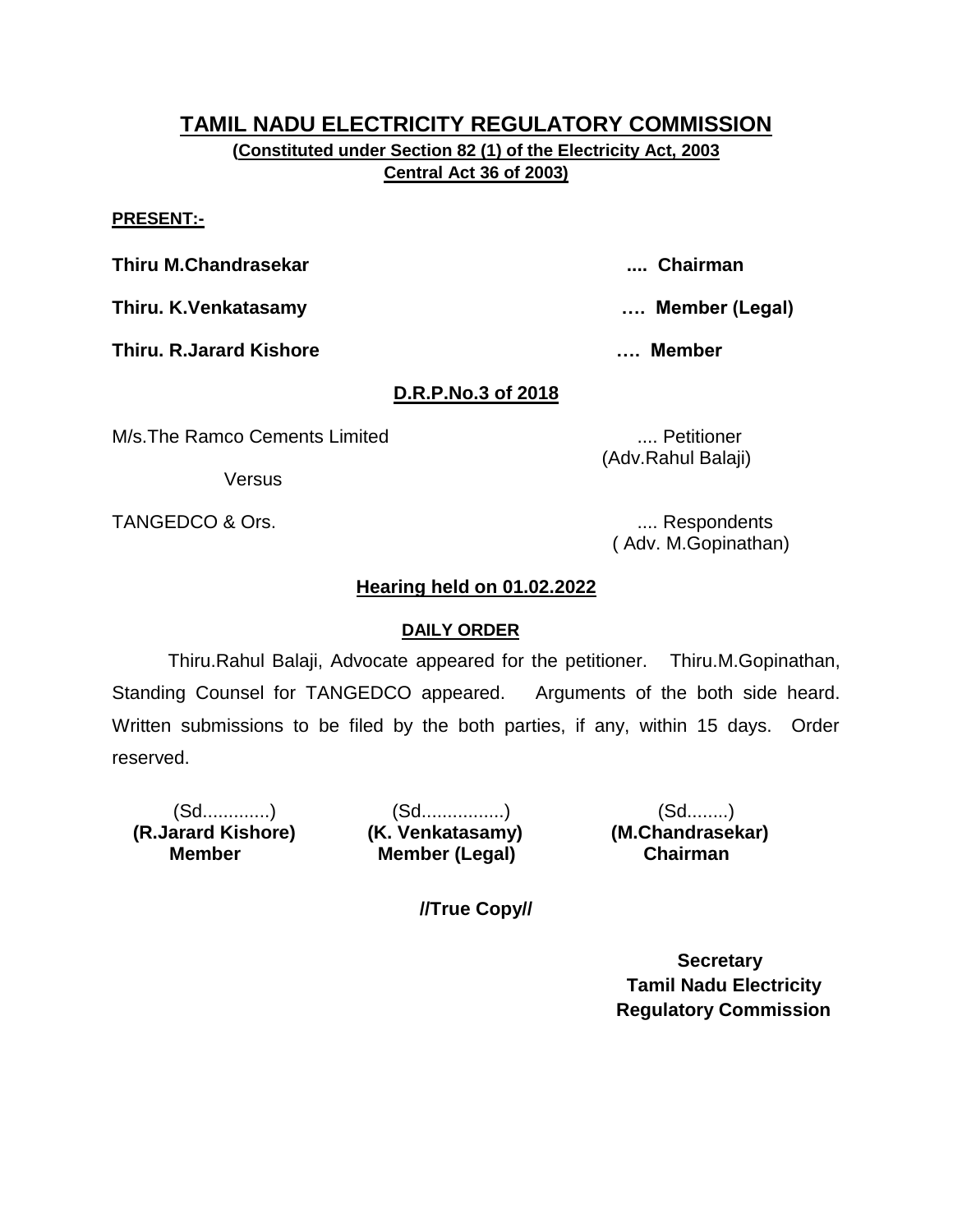**(Constituted under Section 82 (1) of the Electricity Act, 2003 Central Act 36 of 2003)**

#### **PRESENT:-**

**Thiru M.Chandrasekar .... Chairman**

**Thiru. K.Venkatasamy …. Member (Legal)**

**Thiru. R.Jarard Kishore …. Member** 

# **D.R.P.No.1 of 2019**

M/s.Rajshree Sugars & Chemicals Limited .... Petitioner

Versus

TANGEDCO & Ors. .... Respondents

(Adv.Rahul Balaji)

( Adv. M.Gopinathan)

# **Hearing held on 01.02.2022**

# **DAILY ORDER**

Thiru.Rahul Balaji, Advocate appeared for the petitioner. Thiru.M.Gopinathan, Standing Counsel for TANGEDCO appeared and sought two weeks time for arguments as the Senior Advocate, Thiru.N.C.Ramesh is unavailable. At the request of the TANGEDCO side, the case is adjourned to 15.02.2022 for arguments.

 **(R.Jarard Kishore) (K. Venkatasamy) (M.Chandrasekar) Member** 

(Sd.............) (Sd................) (Sd........) **Member (Legal) Chairman** 

**//True Copy//**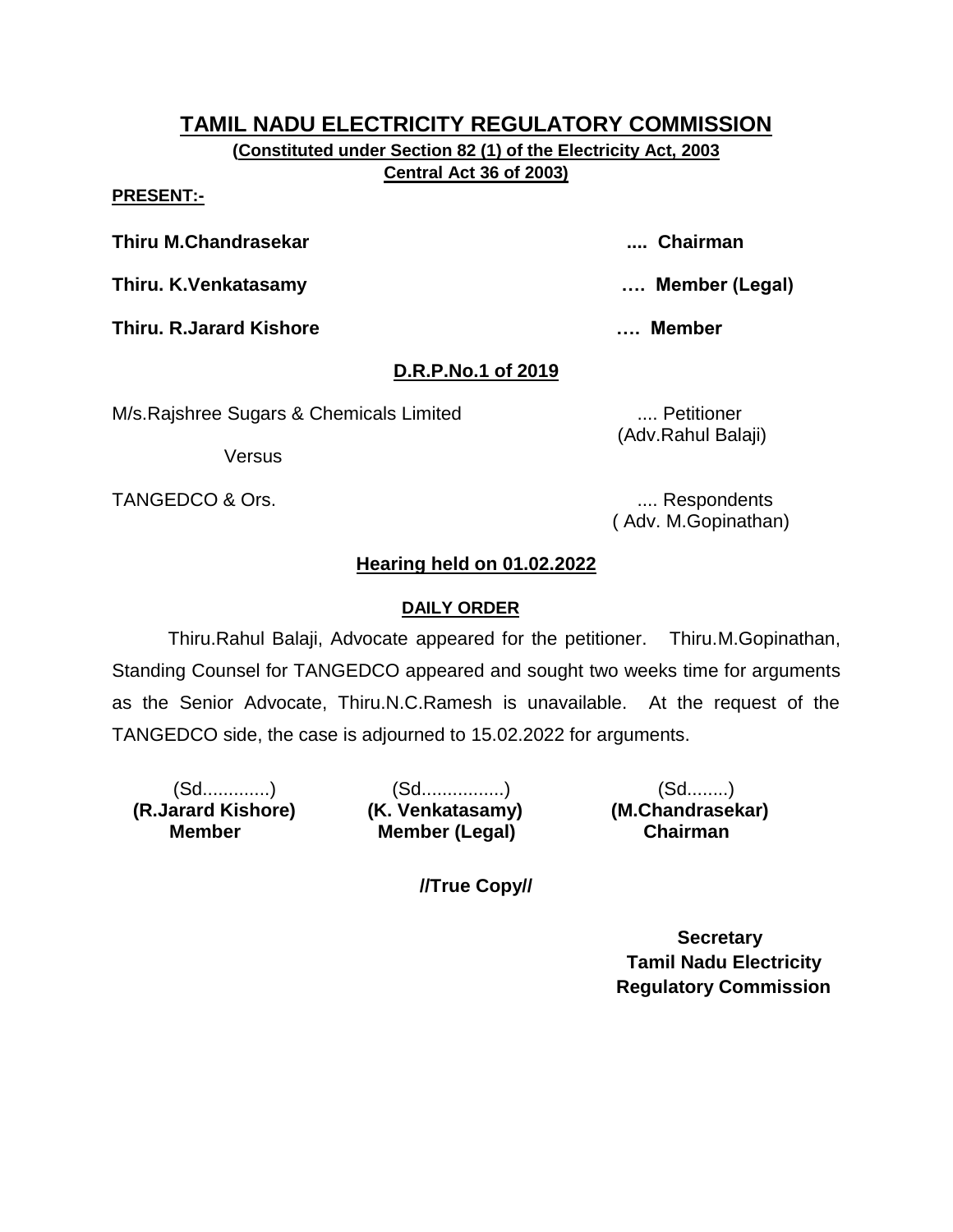**(Constituted under Section 82 (1) of the Electricity Act, 2003 Central Act 36 of 2003)**

#### **PRESENT:-**

**Thiru M.Chandrasekar .... Chairman**

**Thiru. K.Venkatasamy …. Member (Legal)**

**Thiru. R.Jarard Kishore …. Member** 

## **D.R.P.No.2 of 2019**

M/s.Rajshree Sugars & Chemicals Limited .... Petitioner

Versus

TANGEDCO & Ors. .... Respondents

( Adv. M.Gopinathan)

(Adv.Rahul Balaji)

## **Hearing held on 01.02.2022**

### **DAILY ORDER**

Thiru.Rahul Balaji, Advocate appeared for the petitioner. Thiru.M.Gopinathan, Standing Counsel for TANGEDCO appeared and sought two weeks time for arguments as the Senior Advocate, Thiru.N.C.Ramesh is unavailable. At the request of the TANGEDCO side, the case is adjourned to 15.02.2022 for arguments.

 **(R.Jarard Kishore) (K. Venkatasamy) (M.Chandrasekar) Member** 

(Sd.............) (Sd................) (Sd........) **Member (Legal) Chairman** 

**//True Copy//**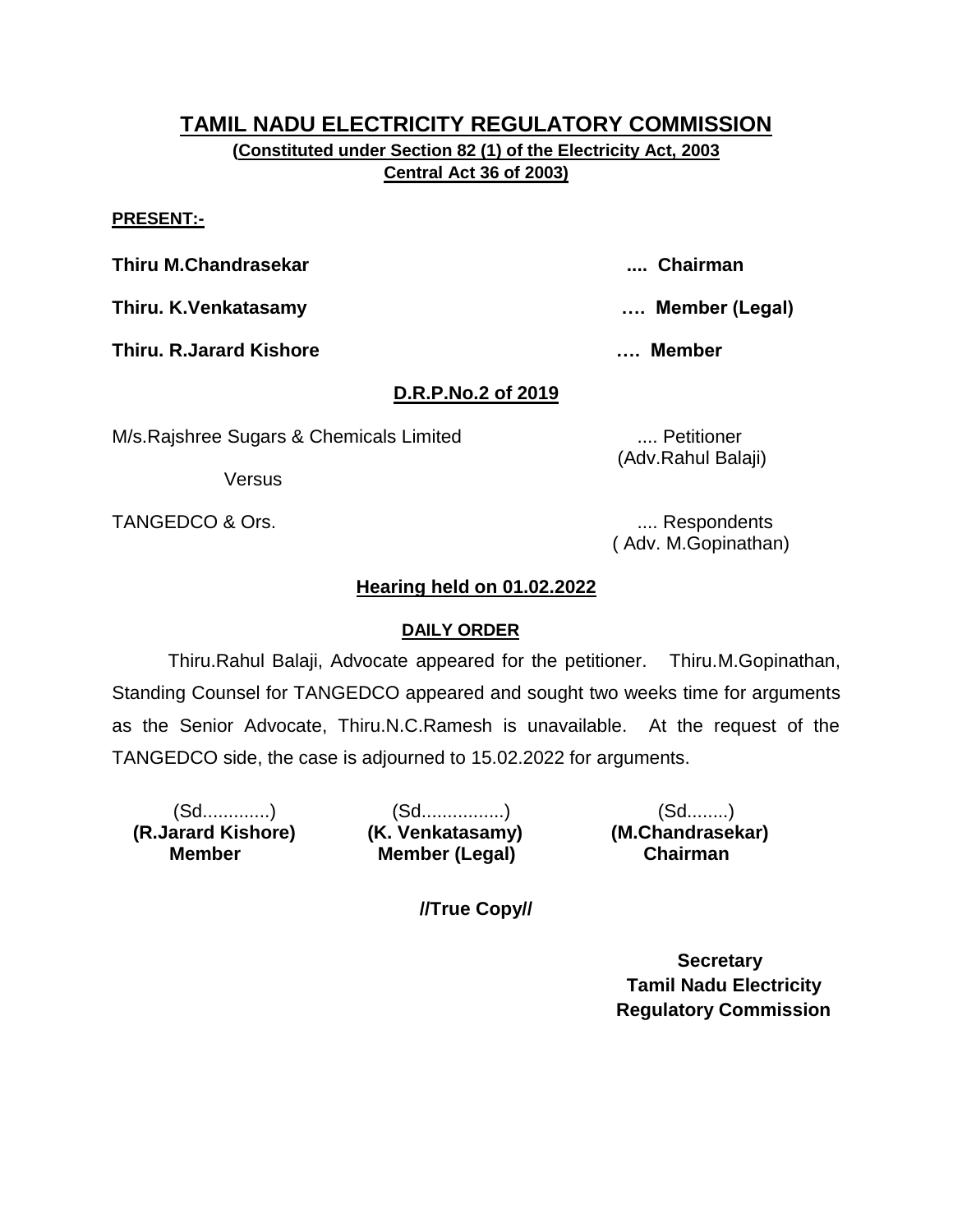**(Constituted under Section 82 (1) of the Electricity Act, 2003 Central Act 36 of 2003)**

#### **PRESENT:-**

**Thiru M.Chandrasekar .... Chairman**

**Thiru. K.Venkatasamy …. Member (Legal)**

**Thiru. R.Jarard Kishore …. Member** 

# **D.R.P.No.4 of 2019**

M/s.Rajshree Sugars & Chemicals Limited .... Petitioner

Versus

TANGEDCO & Ors. **..... 2008** TANGEDCO & Ors.

(Adv.Rahul Balaji)

( Adv. M.Gopinathan)

# **Hearing held on 01.02.2022**

# **DAILY ORDER**

Thiru.Rahul Balaji, Advocate appeared for the petitioner. Thiru.M.Gopinathan, Standing Counsel for TANGEDCO appeared and sought two weeks time for arguments as the Senior Advocate, Thiru.N.C.Ramesh is unavailable. At the request of the TANGEDCO side, the case is adjourned to 15.02.2022 for arguments.

 **(R.Jarard Kishore) (K. Venkatasamy) (M.Chandrasekar) Member** 

(Sd.............) (Sd................) (Sd........) **Member (Legal) Chairman** 

**//True Copy//**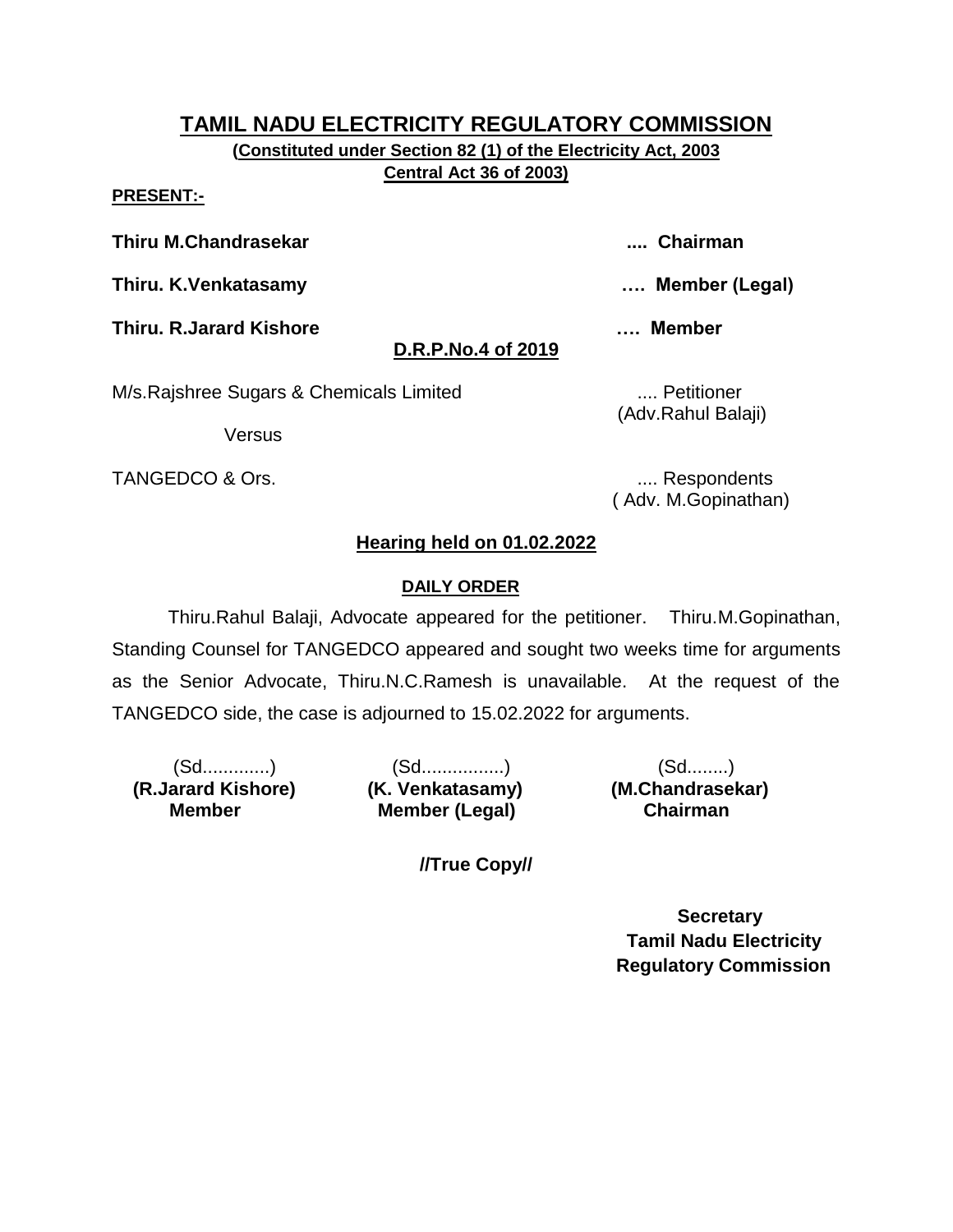**(Constituted under Section 82 (1) of the Electricity Act, 2003 Central Act 36 of 2003)**

#### **PRESENT:-**

**Thiru M.Chandrasekar .... Chairman**

**Thiru. K.Venkatasamy …. Member (Legal)**

**Thiru. R.Jarard Kishore …. Member** 

# **D.R.P.No.9 of 2020**

M/s.Tirunelveli Solar Project Pvt. Limited .... Petitioner

Versus

i) CMD / TANGEDCO & Ors. **Example 20** in the second control of the second control of the second control of the second control of the second control of the second control of the second control of the second control of the s

(Adv.Rahul Balaji )

(Adv.M.Gopinathan)

# **Hearing held on 01-02-2022**

# **DAILY ORDER**

Thiru.Rahul Balaji, Advocate appeared for the petitioner. Thiru.M.Gopinathan, Standing Counsel for TANGEDCO appeared and sought two weeks time for arguments as the Senior Advocate, Thiru.N.C.Ramesh is unavailable. At the request of the TANGEDCO side, the case is adjourned to 15.02.2022 for arguments.

 **(R.Jarard Kishore) (K. Venkatasamy) (M.Chandrasekar) Member** 

(Sd.............) (Sd................) (Sd........) **Member (Legal) Chairman** 

**//True Copy//**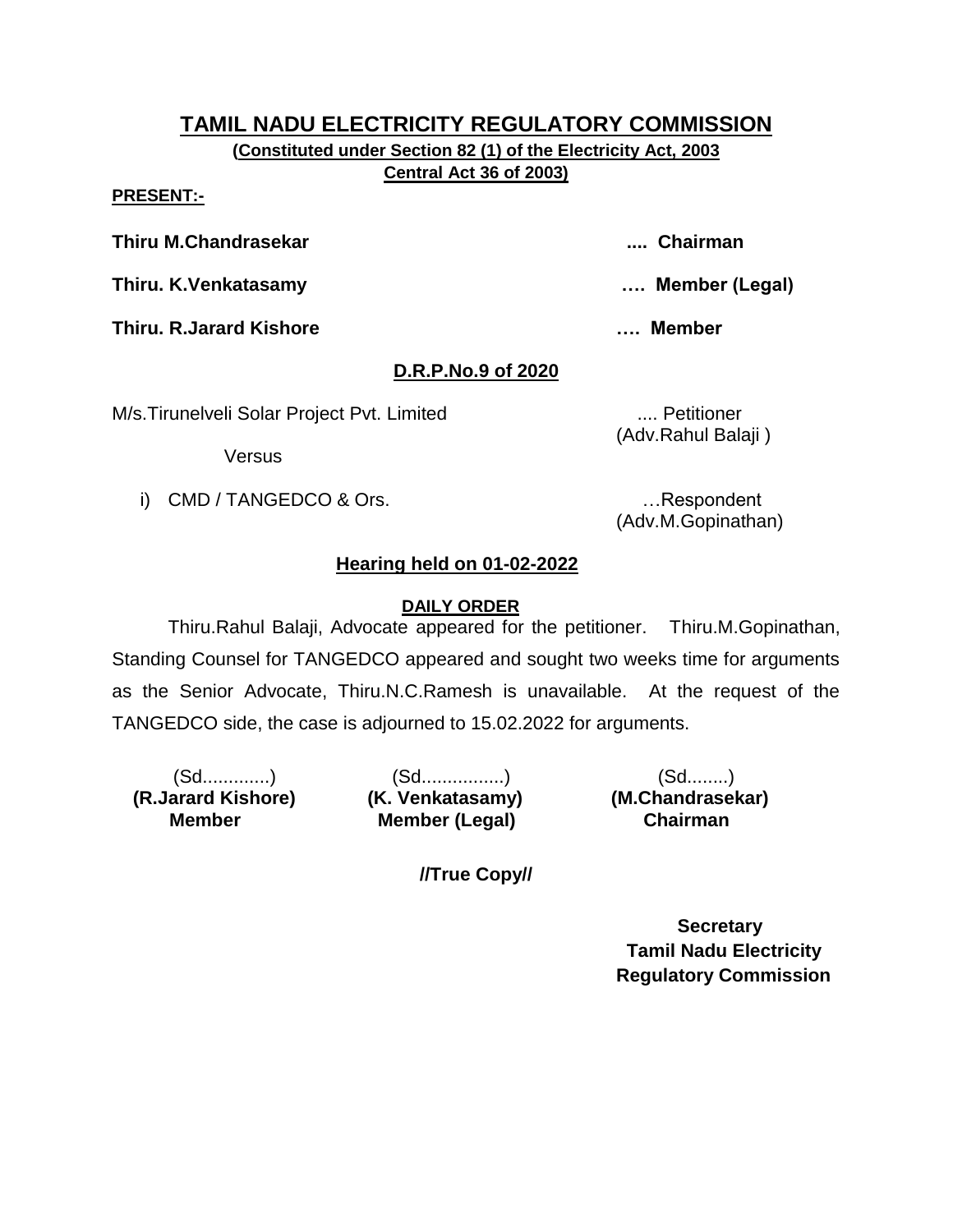**(Constituted under Section 82 (1) of the Electricity Act, 2003 Central Act 36 of 2003)**

#### **PRESENT:-**

**Thiru M.Chandrasekar .... Chairman**

**Thiru. K.Venkatasamy …. Member (Legal)**

**Thiru. R.Jarard Kishore …. Member** 

# **M.P.No.28 of 2021**

Thiru.B.Balamurali, Pollachi .... Petitioner

(Adv.R.S.Pandiyaraj )

**Versus** 

i) CMD / TANGEDCO **in the set of the set of the set of the set of the set of the set of the set of the set of the set of the set of the set of the set of the set of the set of the set of the set of the set of the set of th** 

(Adv.M.Gopinathan)

# **Hearing held on 01-02-2022**

# **DAILY ORDER**

Thiru.S.P.Parthasarathy, Advocate appeared for the petitioner and sought time for arguments. Thiru.M.Gopinathan, Standing Counsel for TANGEDCO appeared. At the request of the petitioner side, the case is adjourned to 15.02.2022 for arguments.

 **(R.Jarard Kishore) (K. Venkatasamy) (M.Chandrasekar) Member** 

(Sd.............) (Sd................) (Sd........) **Member (Legal) Chairman** 

**//True Copy//**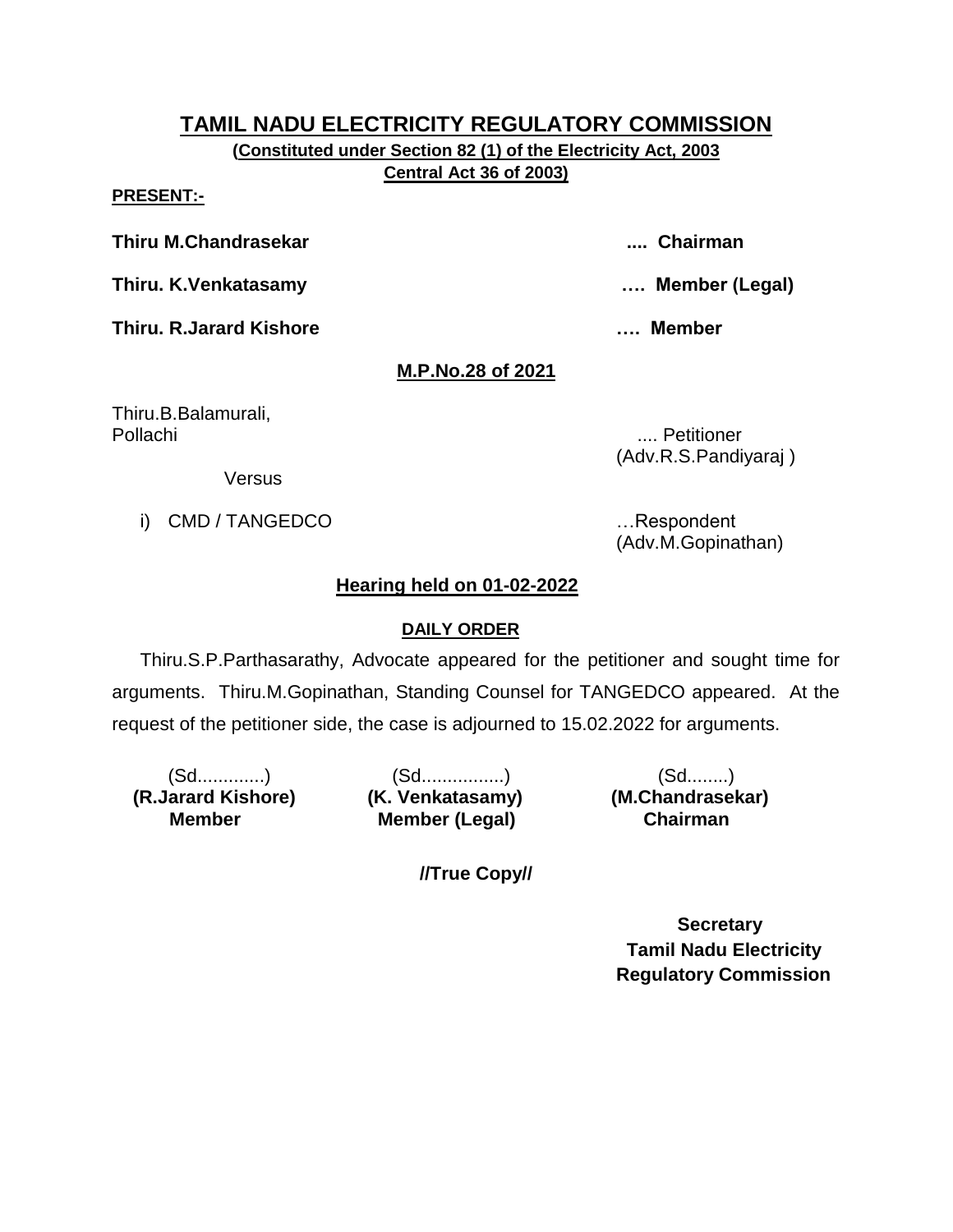**(Constituted under Section 82 (1) of the Electricity Act, 2003 Central Act 36 of 2003)**

#### **PRESENT:-**

**Thiru M.Chandrasekar .... Chairman**

**Thiru. K.Venkatasamy …. Member (Legal)**

**Thiru. R.Jarard Kishore …. Member** 

# **M.P.No.38 of 2021**

M/s.OPG Power Generation Pvt. Limited ….. Petitioner

Versus (i) CFC/TANGEDCO (Adv.Rahul Balaji)

(ii) CE/PPP, TANGEDCO … Respondents (Adv.M.Gopinathan)

# **Hearing dated : 01-02-2022**

# **DAILY ORDER**

Thiru.Rahul Balaji, Advocate appeared for the petitioner. Thiru.M.Gopinathan, Standing Counsel for TANGEDCO appeared. The counsel for the petitioner submitted that the order of the Commission in M.P.No.7 of 2019 has been set aside by the Hon'ble APTEL and prayed to permit him to withdraw the petition with a liberty to file fresh petition. Commission permitted the petitioner to withdraw the petitioner with liberty to file a fresh petition. Order reserved.

 **(R.Jarard Kishore) (K. Venkatasamy) (M.Chandrasekar) Member** 

(Sd.............) (Sd................) (Sd........) **Member (Legal) Chairman** 

**//True Copy//**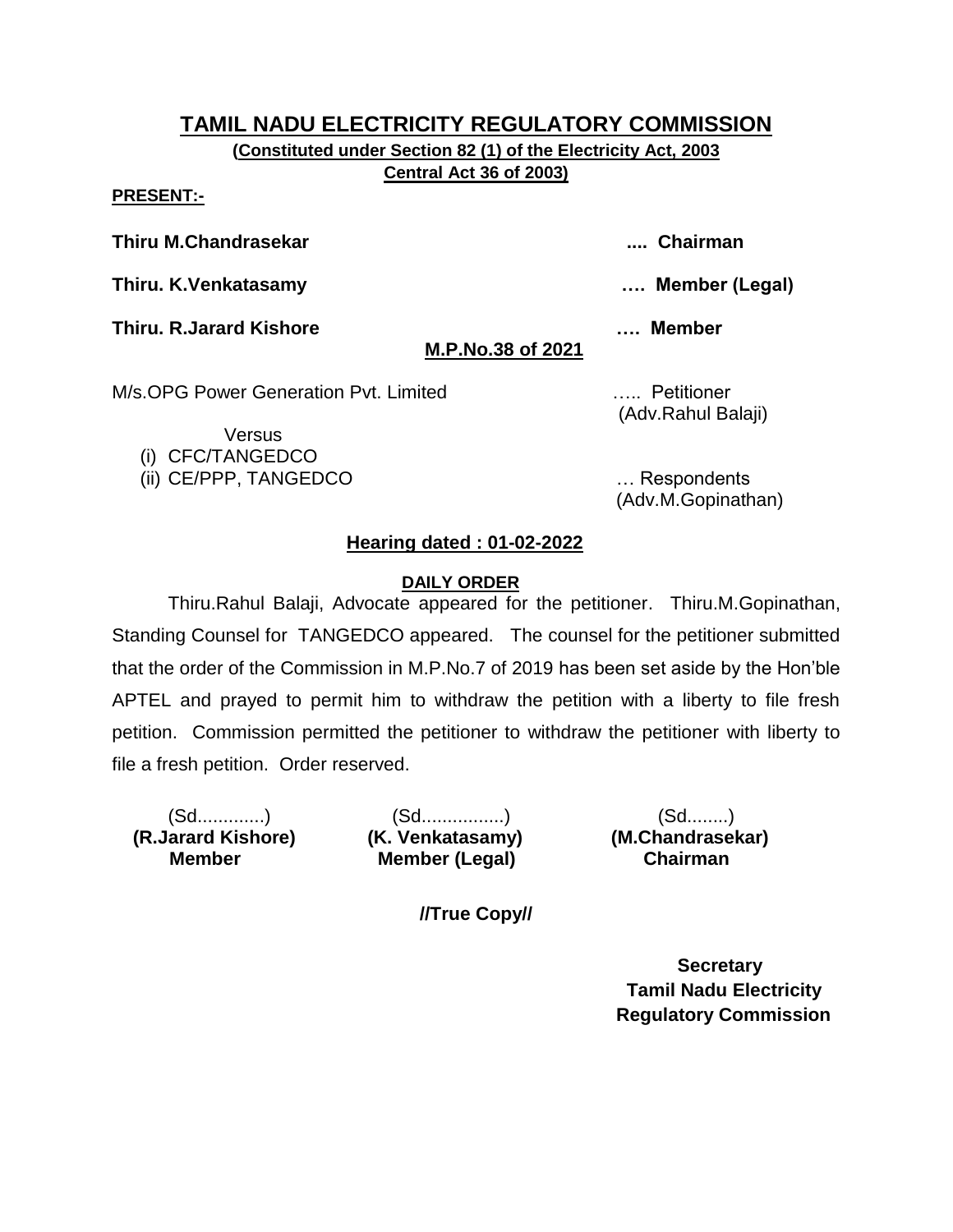**(Constituted under Section 82 (1) of the Electricity Act, 2003 Central Act 36 of 2003)**

**PRESENT:-**

**Thiru M.Chandrasekar .... Chairman**

**Thiru. K.Venkatasamy …. Member (Legal)**

**Thiru. R.Jarard Kishore …. Member** 

# **M.P.No.43 of 2021**

Chief Electrical Traction Engineer, Southern Railway ….. Petitioner

(Adv.K.Muthamil Raja)

**Versus** 

(i) CMD/TANGEDCO

(ii) MD/TANTRANSCO … Respondents

(Adv.M.Gopinathan for R-1 & Adv.V.Anil Kumar for R-2)

# **Hearing dated : 01-02-2022**

# **DAILY ORDER**

Thiru.K.Muthamil Raja, Advocate appeared for the petitioner. Thiru.M.Gopinathan, Standing Counsel appeared for TANGEDCO. Thiru.V.Anil Kumar, Standing Counsel for TANTRANSCO appeared. Arguments of all sides heard. Order reserved.

 **(R.Jarard Kishore) (K. Venkatasamy) (M.Chandrasekar) Member** 

(Sd.............) (Sd................) (Sd........) **Member (Legal) Chairman** 

**//True Copy//**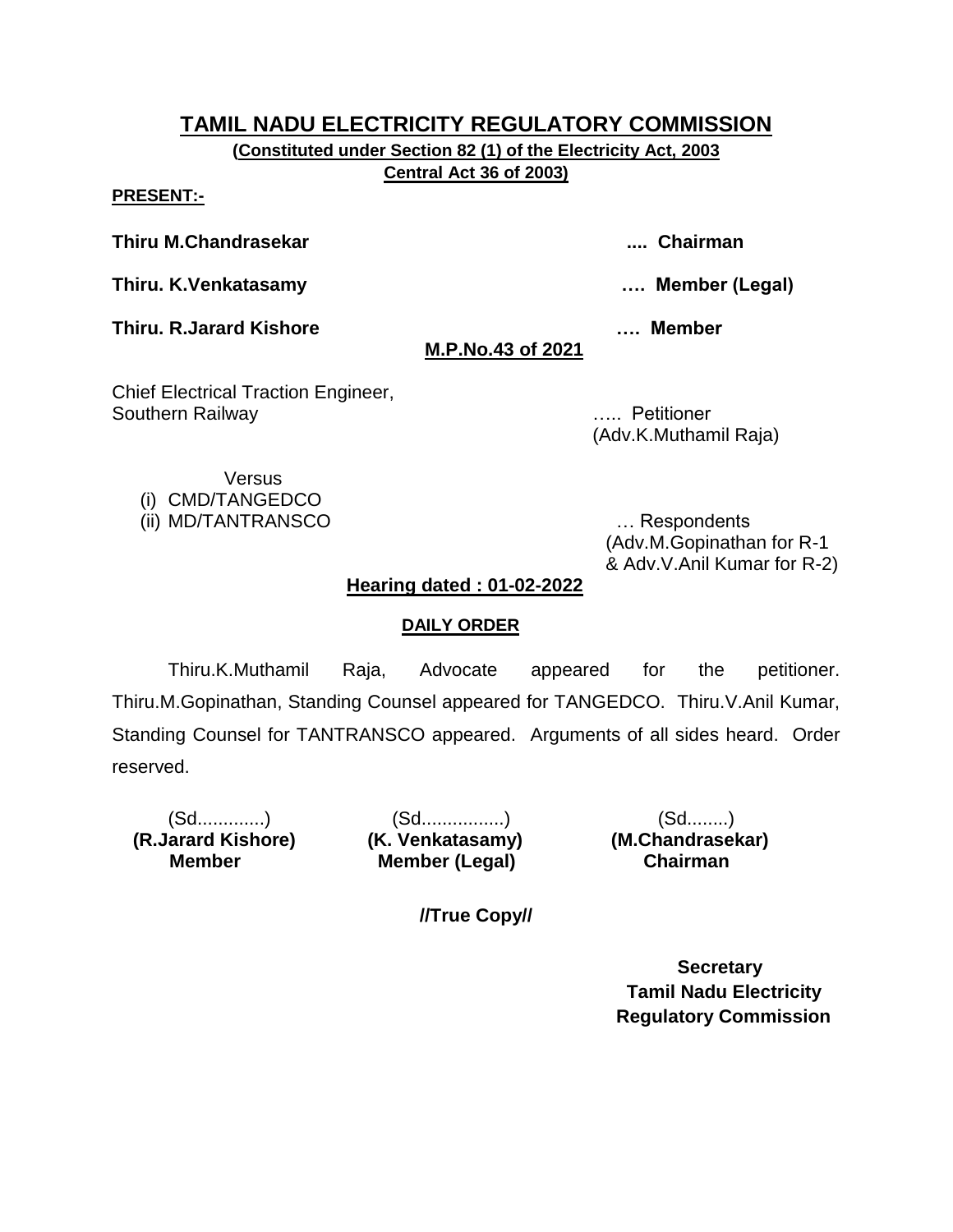**(Constituted under Section 82 (1) of the Electricity Act, 2003 Central Act 36 of 2003)**

## **PRESENT:-**

## **Thiru M.Chandrasekar .... Chairman**

**Thiru. K.Venkatasamy …. Member (Legal)**

**Thiru. R.Jarard Kishore …. Member** 

# **M.P.No.44 of 2021**

M/s.Nagai Power Pvt. Limited **Example 20** 2014 2015. All Petitioner

Versus (i) CE/Grid Oprn./SLDC

(Adv.Rahul Balaji)

(ii) SE/C.O./TANTRANSCO … Respondents (Adv.V.Anil Kumar)

# **Hearing dated : 01-02-2022 DAILY ORDER**

Thiru.Rahul Balaji, Advocate appeared for the petitioner. Thiru.V.Anil Kumar,

Advocate appeared for SLDC and TANTRANSCO. Arguments of the both side heard.

**//True Copy//**

Order reserved.

**(R.Jarard Kishore) (K. Venkatasamy) Member** 

(Sd.............) (Sd.................) (Sd.........)<br>arard Kishore) **(K. Venkatasamy) (M.Chandrasekar) Member (Legal) Chairman**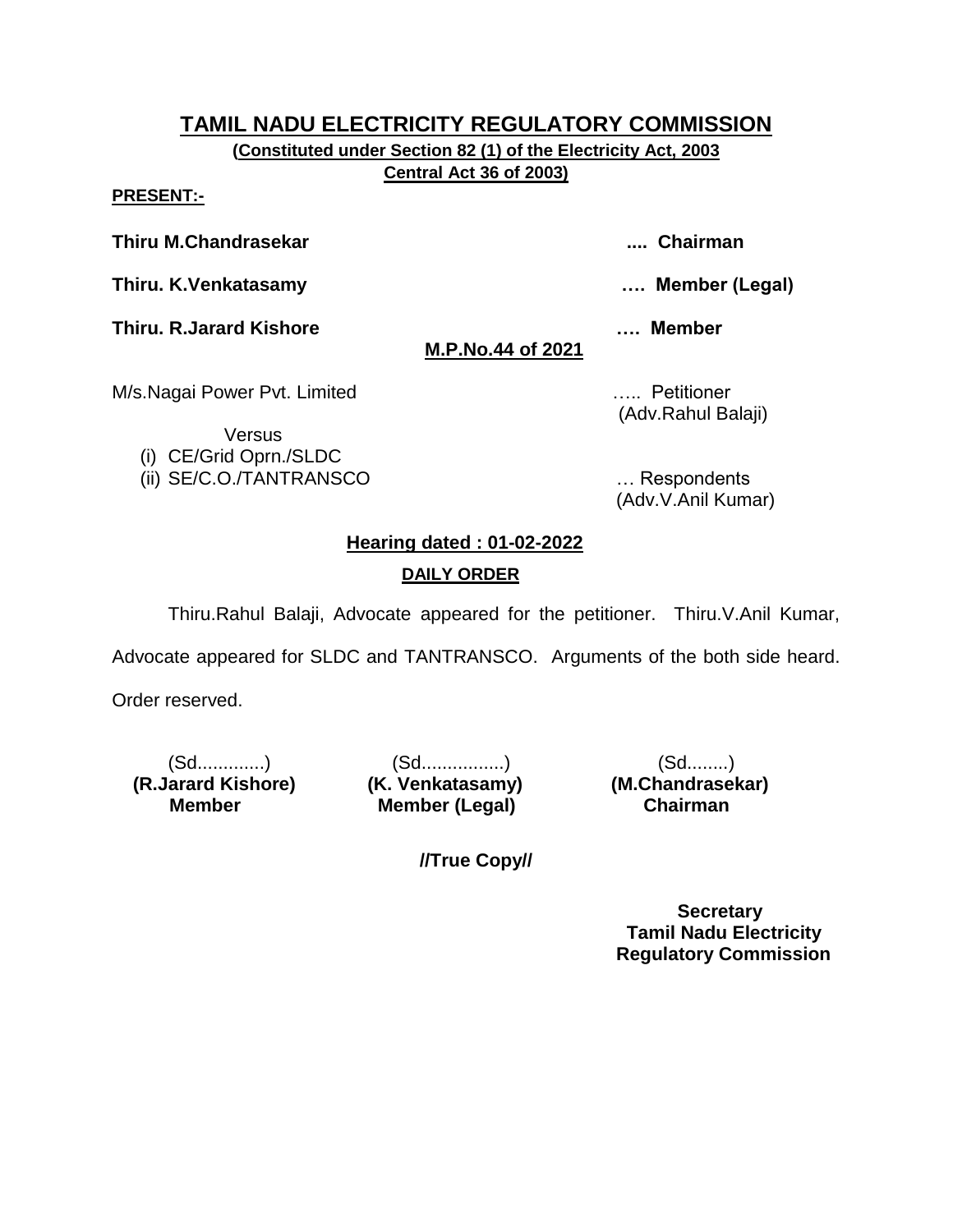**(Constituted under Section 82 (1) of the Electricity Act, 2003 Central Act 36 of 2003)**

**PRESENT:-**

**Thiru M.Chandrasekar .... Chairman**

**Thiru. K.Venkatasamy …. Member (Legal)**

**Thiru. R.Jarard Kishore …. Member** 

# **D.R.P.No.13 of 2021**

M/s.EID Parry (India) Limited .... Petitioner

(Adv. Rahul Balaji)

Versus

- i) CMD / TANGEDCO
- ii) CFC/Revenue, TANGEDCO …Respondents

(Adv.M.Gopinathan)

# **Hearing held on 01-02-2022**

# **DAILY ORDER**

Thiru.Rahul Balaji, Advocate appeared for the petitioner and sought time for arguments. Thiru.M.Gopinathan, Standing Counsel for TANGEDCO appeared. At the request of the petitioner side, the case is adjourned to 15.02.2022 for arguments.

 **(R.Jarard Kishore) (K. Venkatasamy) (M.Chandrasekar) Member** 

(Sd.............) (Sd................) (Sd........) **Member (Legal)** 

**//True Copy//**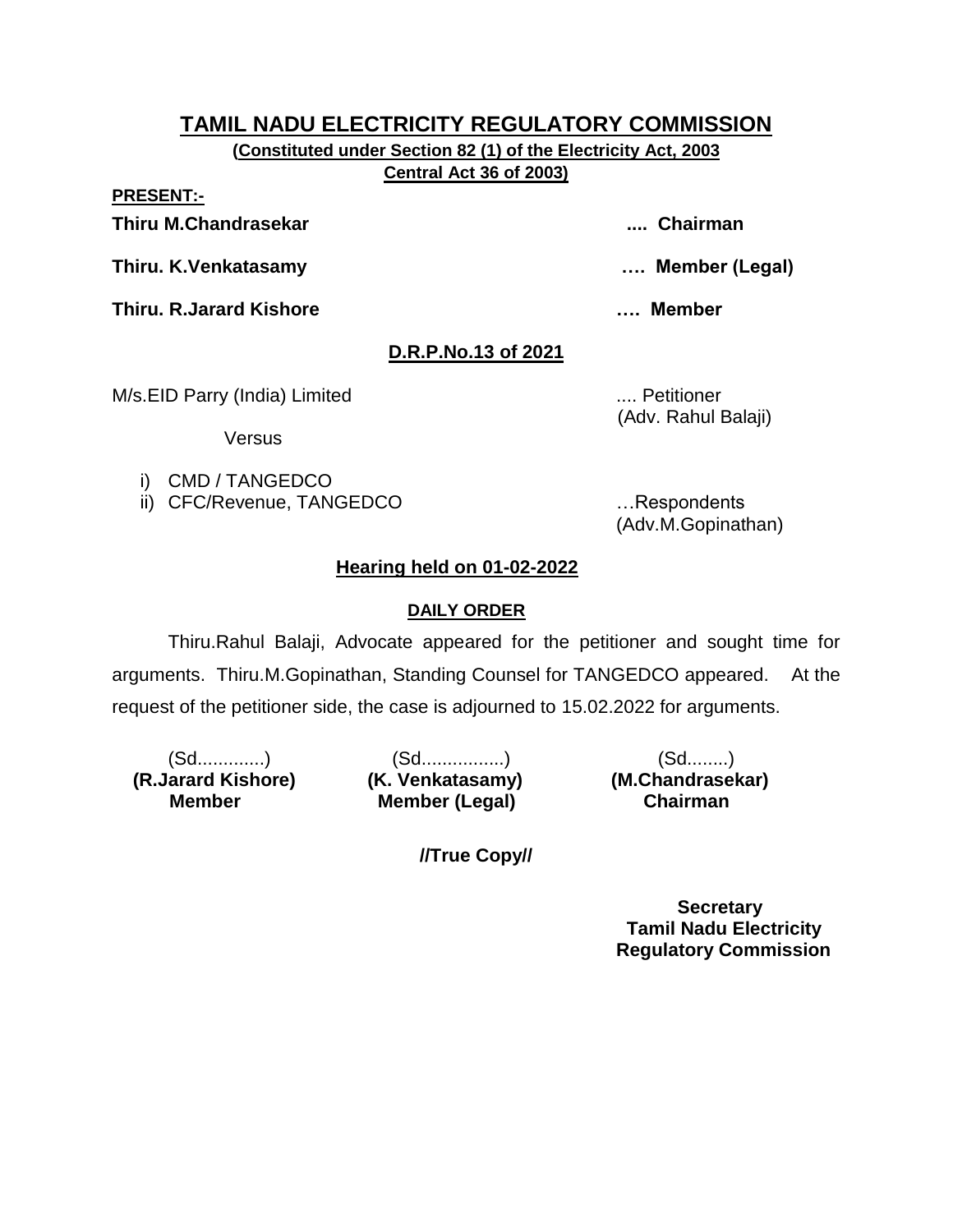**(Constituted under Section 82 (1) of the Electricity Act, 2003 Central Act 36 of 2003)**

#### **PRESENT:-**

### **Thiru M.Chandrasekar .... Chairman**

**Thiru. K.Venkatasamy …. Member (Legal)**

# **Interlocutory Application (I.A.) filed In SR.No.50 of 2021 dt.30.3.2021**

M/s.Arkay Energy (Rameswaram) Limited ..... Petitioner

(Adv. Anirudh Krishnan )

**Versus** 

- i) Secretary to Govt., Energy Dept.,
- ii) CMD/TANGEDCO & ors. **EXECUTE:** 1. Respondent

(Thiru. Richardson Wilson, Addl. Government Pleader for TANGEDCO)

# **Hearing held on 01-02-2022**

# **DAILY ORDER**

Ms.Kshipra Pyare, Junior to Thiru.Anirudh Krishnan, Advocate appeared for the petitioner and sought short adjournment. Thiru.Richardson Wilson, Additional Government Pleader appeared for TANGEDCO. At the request of the petitioner side, the case is adjourned to 15.02.2022 for arguments on the maintainability of the petition.

> (Sd................) (Sd........)  **(K. Venkatasamy) (M.Chandrasekar) Member (Legal) Chairman**

**//True Copy//**